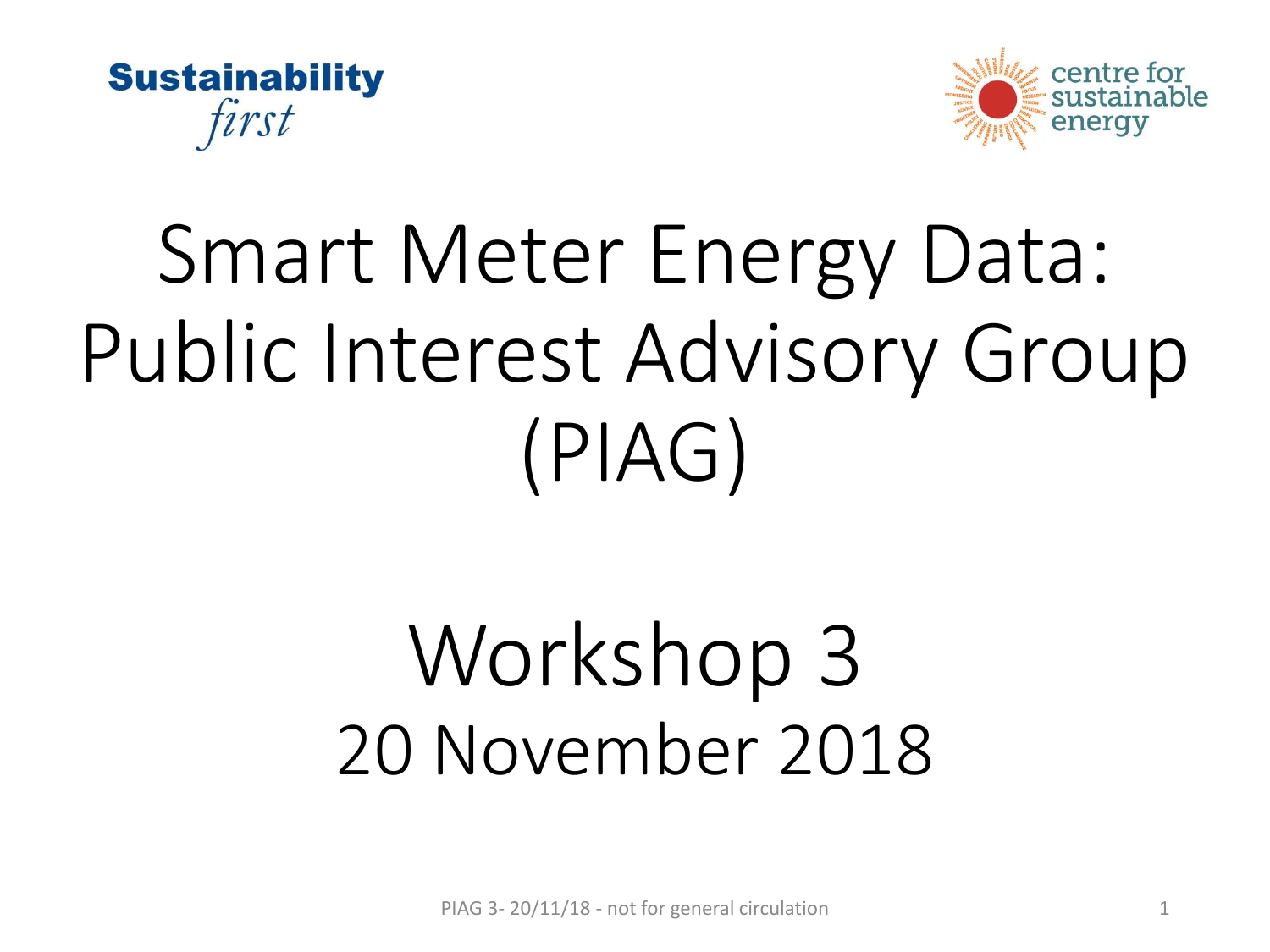

# Welcome & PIAG update

## Judith Ward Sustainability First

PIAG 3- 20/11/18 - not for general circulation 2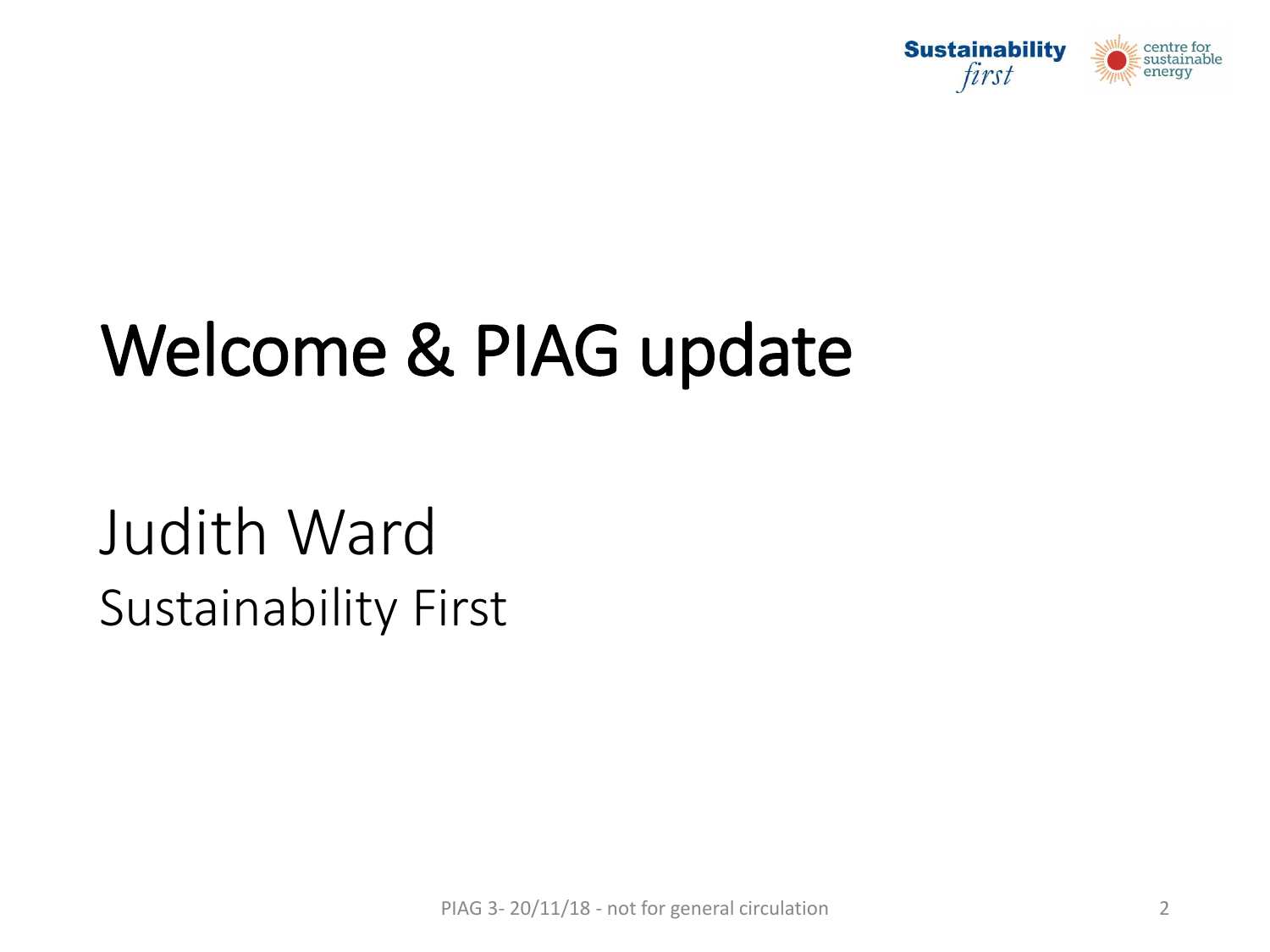

## Agenda – Workshop 3

- Colleague updates
- Recap on **public interest 'use-cases'**
- **Possible routes to smart meter data for a public interest purpose**

13.00 - Lunch

- **PIAG member contributions**  evolving roles to support possible smartmeter data-capture for a public interest purpose
- **General discussion**

15.15 - Break

- **Report from Ipsos MORI Expert Research Roundtable**  19 October 2018
- **Final PIAG report**  initial scoping
- AoB & Next Meeting 4 April 2019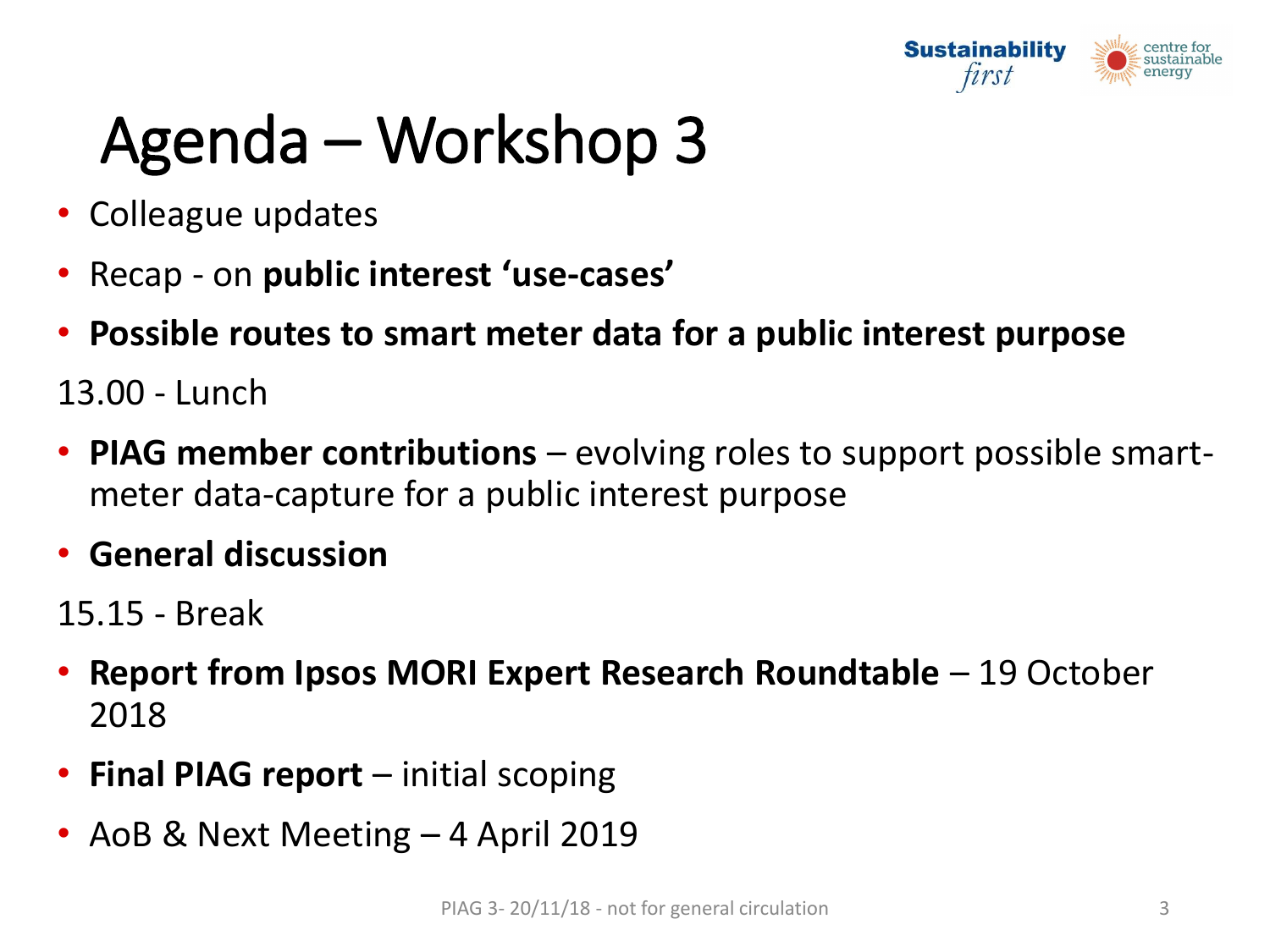

## Colleague Updates

- BEIS
- Ofgem
- Citizen's Advice
- DNO
- Elexon
- ESC
- UCL SMRP
- Other colleagues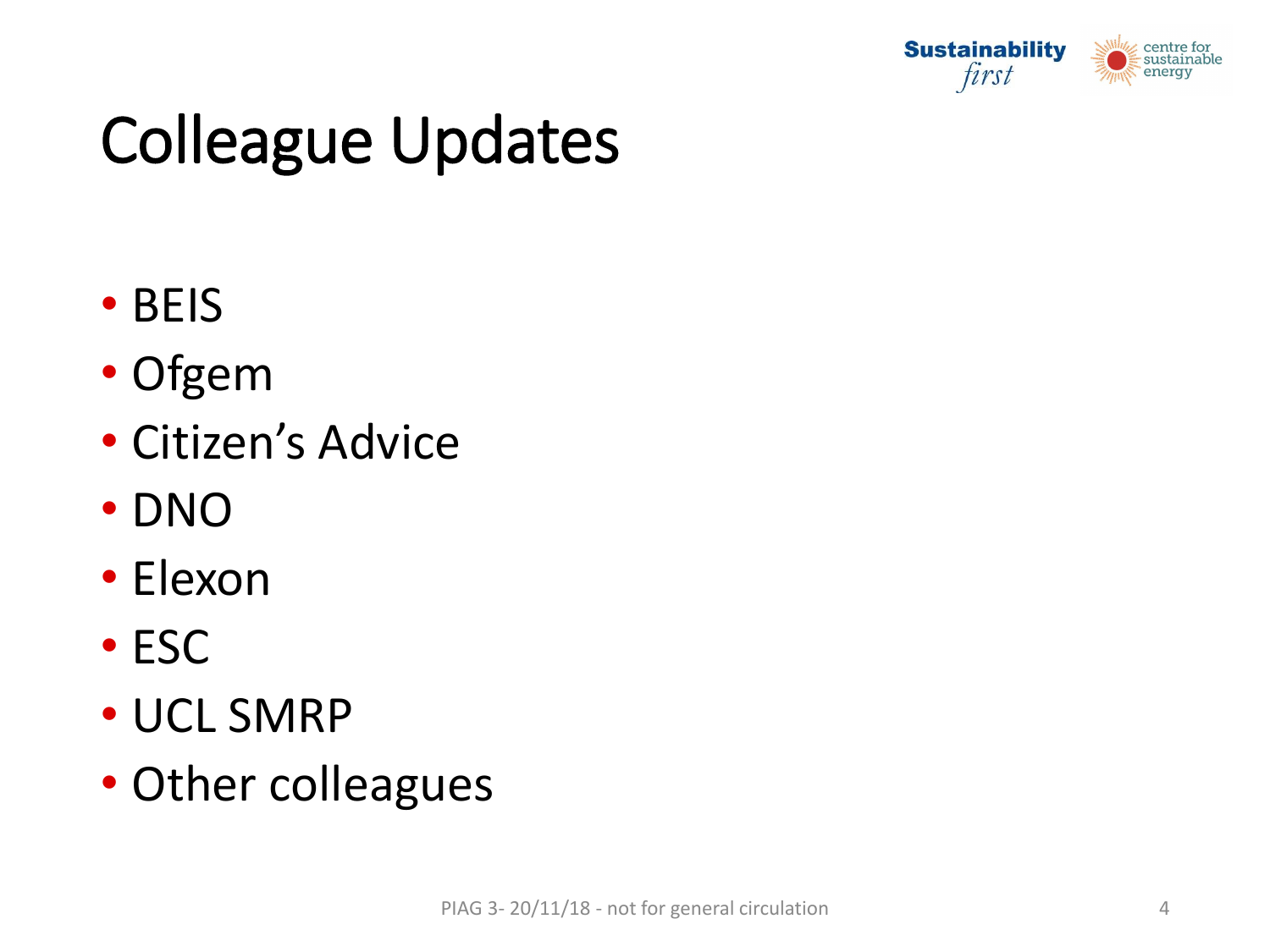

## **Public interest 'use-cases' : data attributes, data requirements and associated privacy & access implications**

# PIAG Stimulus Paper 5 Simon Roberts CSE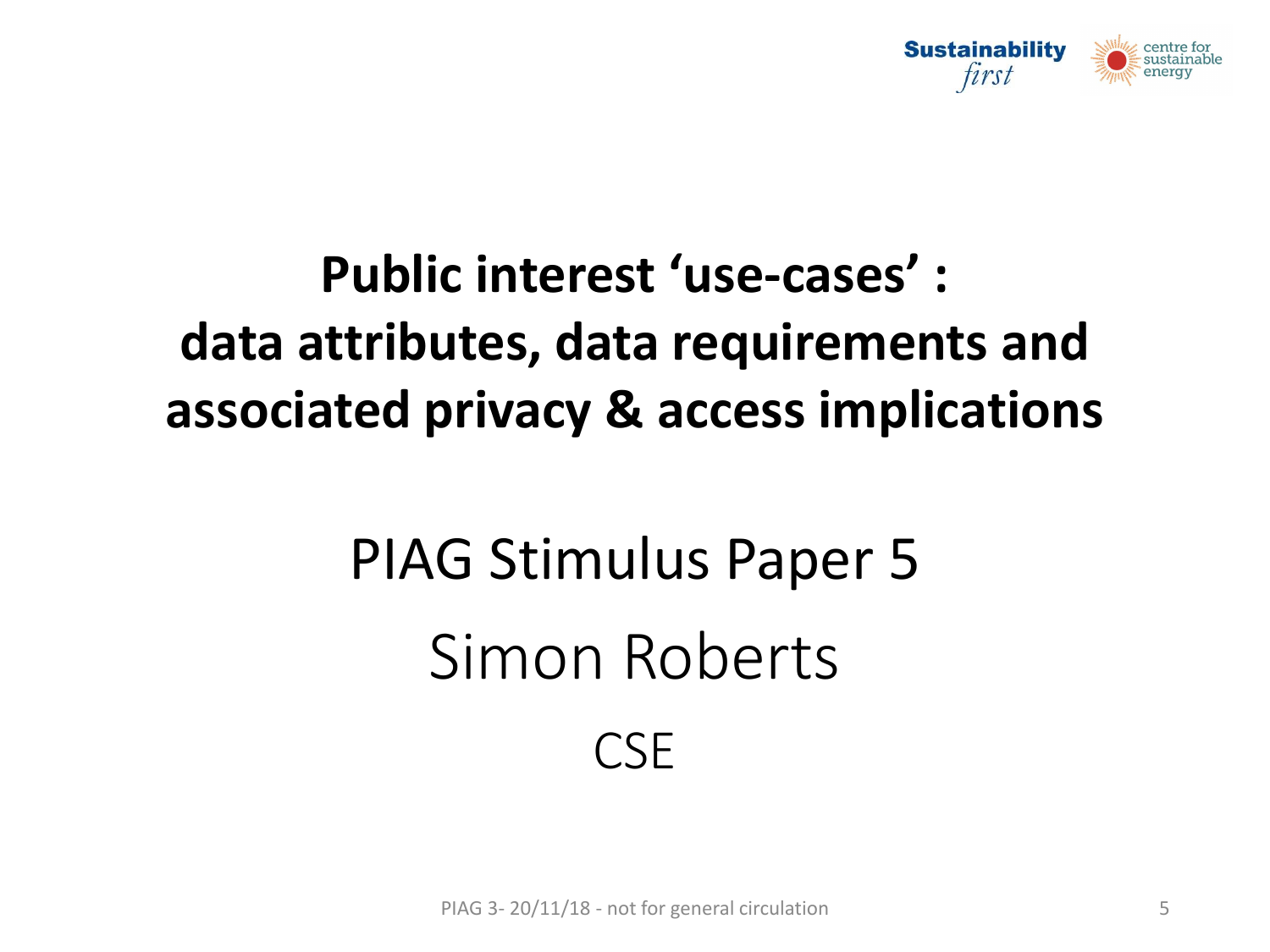

## Stimulus Paper 5: Data attributes, data requirements and associated privacy & access implications

• Set of six 'archetype' public-interest use cases drawn from interviews with stakeholders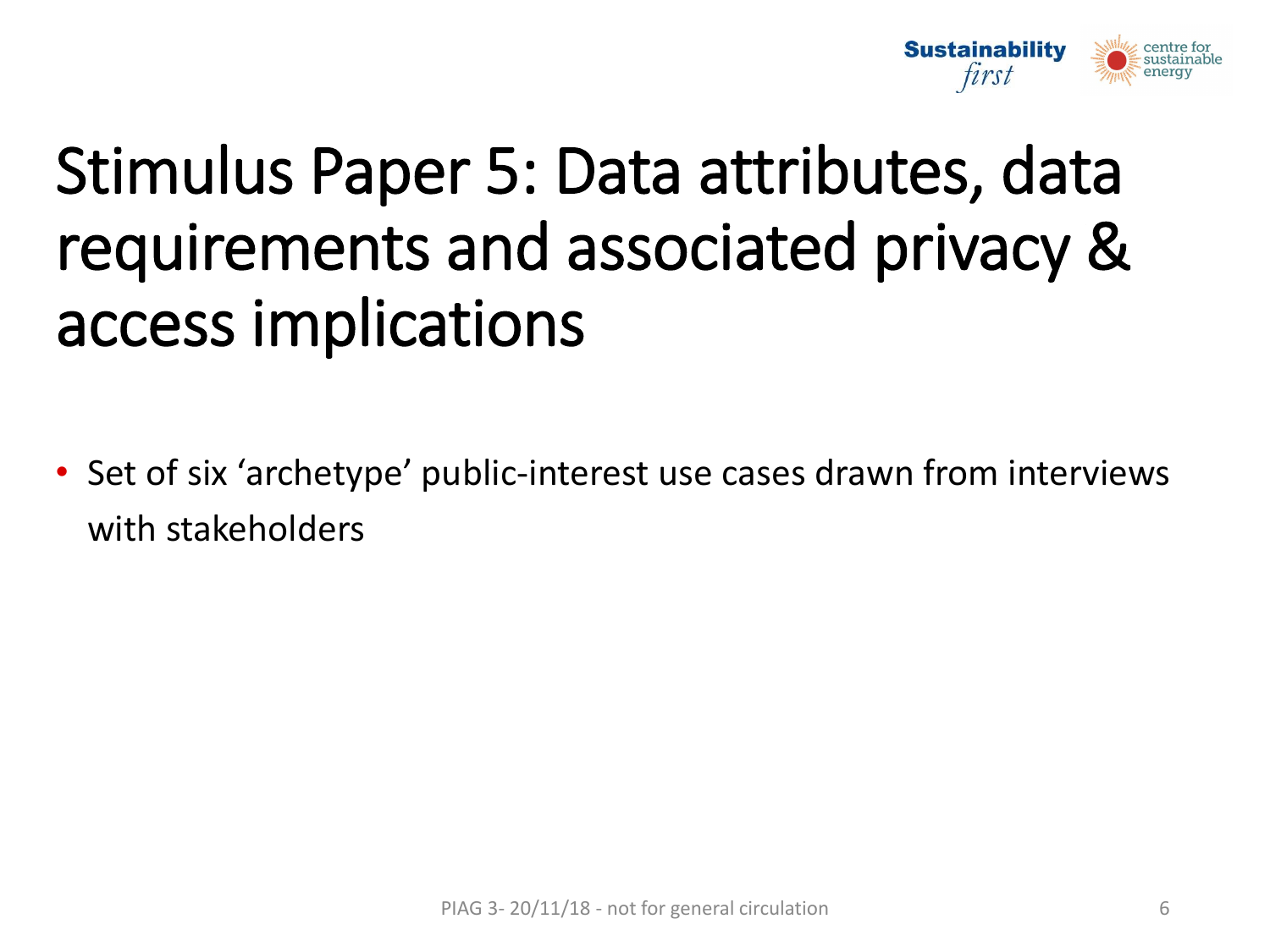

#### Archetype public interest use-cases

|                                                                                                                                                                       | Smart meter<br>data<br>required                | Other data<br>required  |
|-----------------------------------------------------------------------------------------------------------------------------------------------------------------------|------------------------------------------------|-------------------------|
| 1. National and sub-national domestic sector energy statistics<br>(more detail and quicker)                                                                           | Yes                                            | Other<br>energy<br>data |
| 2. Local-level energy system planning (infrastructure and<br>intervention planning and monitoring etc)                                                                | <b>Yes</b>                                     | Other<br>energy<br>data |
| 3. Data for analysis and modelling to support policy making,<br>research and insight (e.g. household energy use, distributional<br>impacts, policy impact evaluation) | <b>Yes</b>                                     | <b>Yes</b>              |
| 4. Improved intervention design and targeting                                                                                                                         | Yes                                            | Yes                     |
| 5. Local electricity system 'live' monitoring to trigger reactions/<br>interventions in real time                                                                     | Not if 'live'<br>sub-station<br>data available | <b>No</b>               |
| 6. Service innovation and development and testing of early stage<br>designs/algorithms etc<br>PIAG 3 - 20/11/18 - not for general circulation                         | <b>Yes</b>                                     | Yes<br>7                |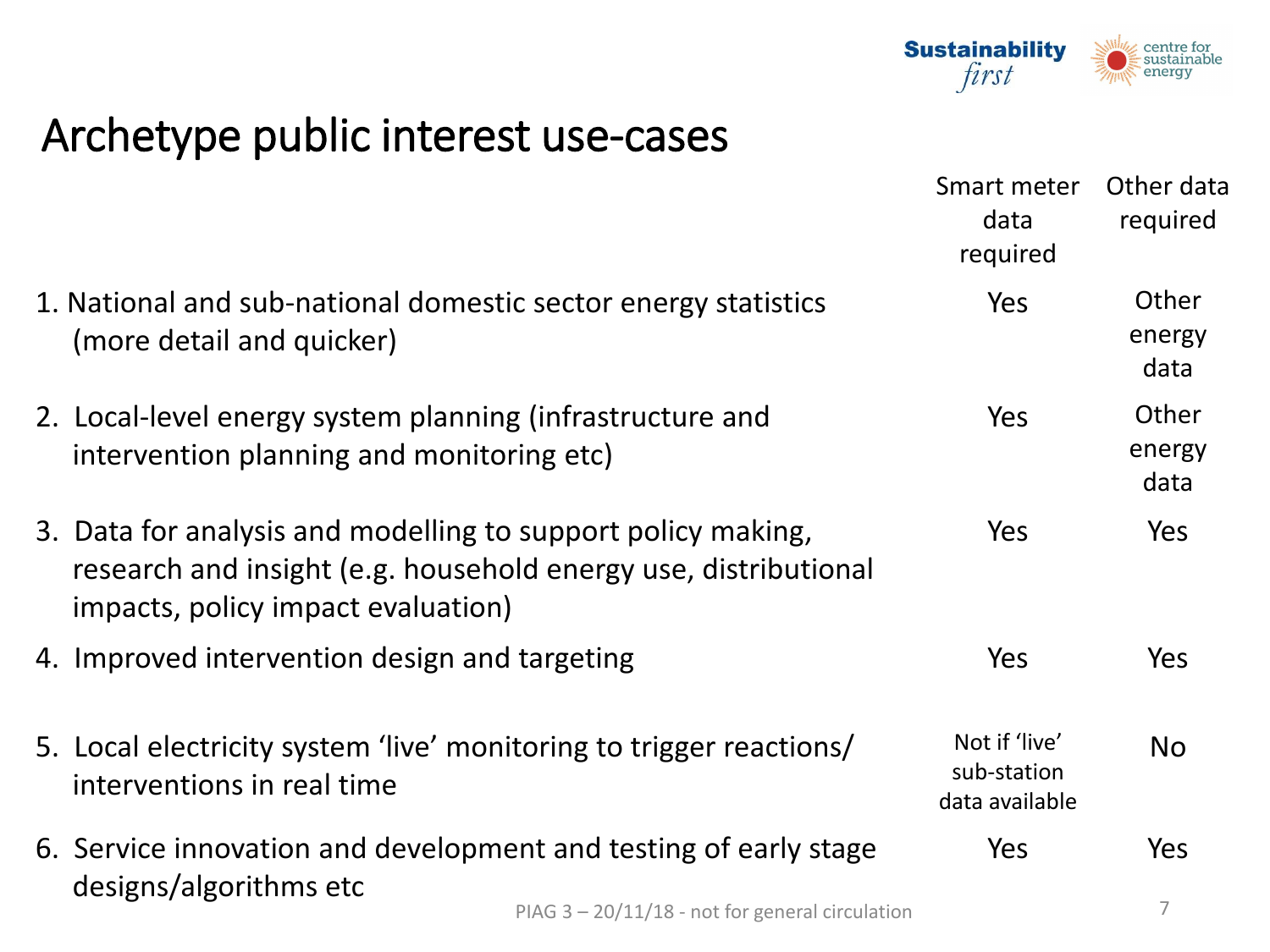

## Stimulus Paper 5: Data attributes, data requirements and associated privacy & access implications

- Set of six 'archetype' public-interest use cases drawn from interviews with stakeholders
- Key smart meter data attributes to consider (e.g. temporal & spatial resolution) plus other data such as building and socio-demographic
- *All* use cases need individual level smart meter records to be captured and processed (because there is no database of all the data)
- Need to distinguish between **INPUT** data (to process to meet use case) and **OUTPUT** data (to share with users) – different privacy implications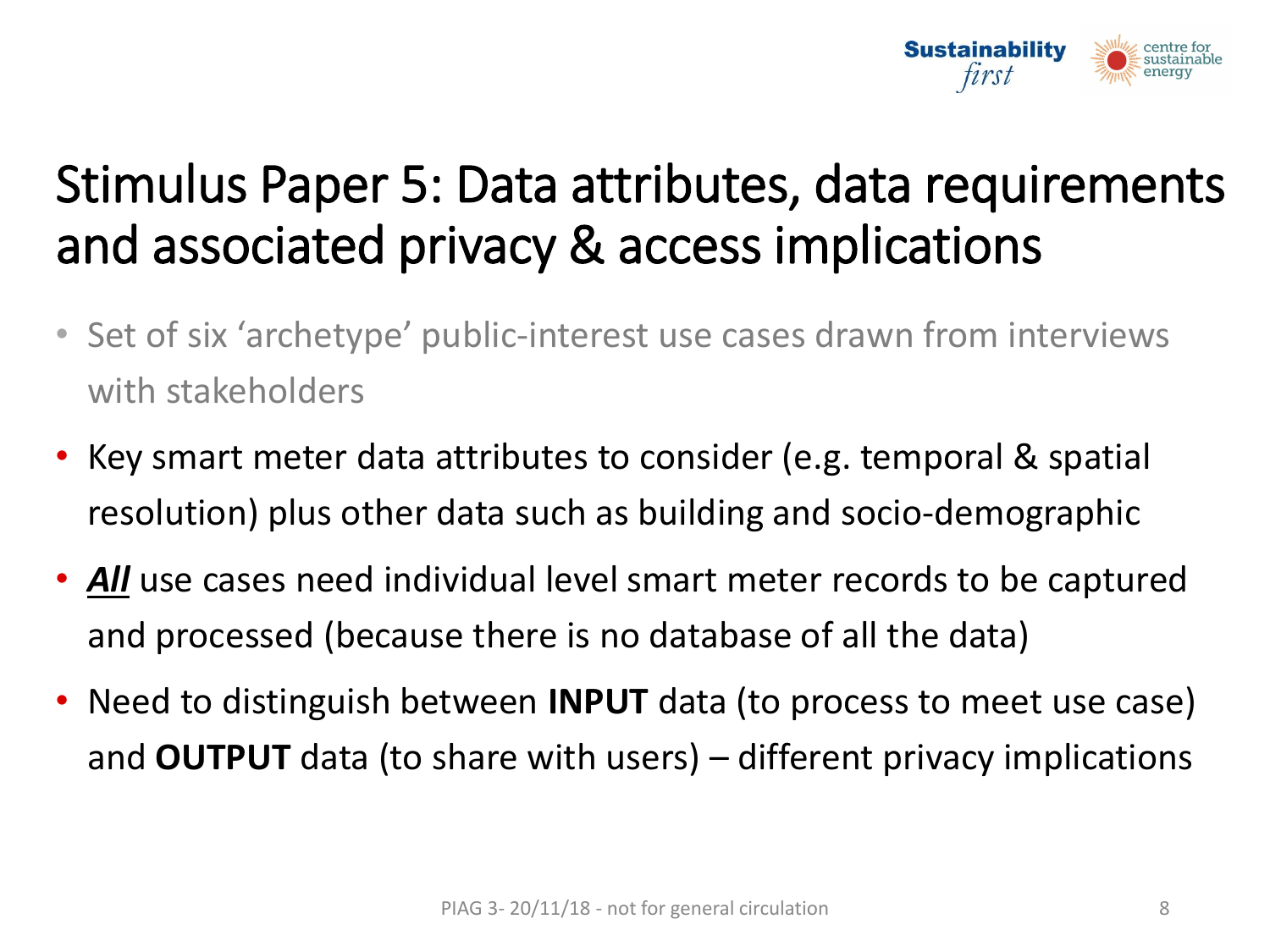### 1: National and sub-national energy statistics INPUTS

#### Smart meter data requirements

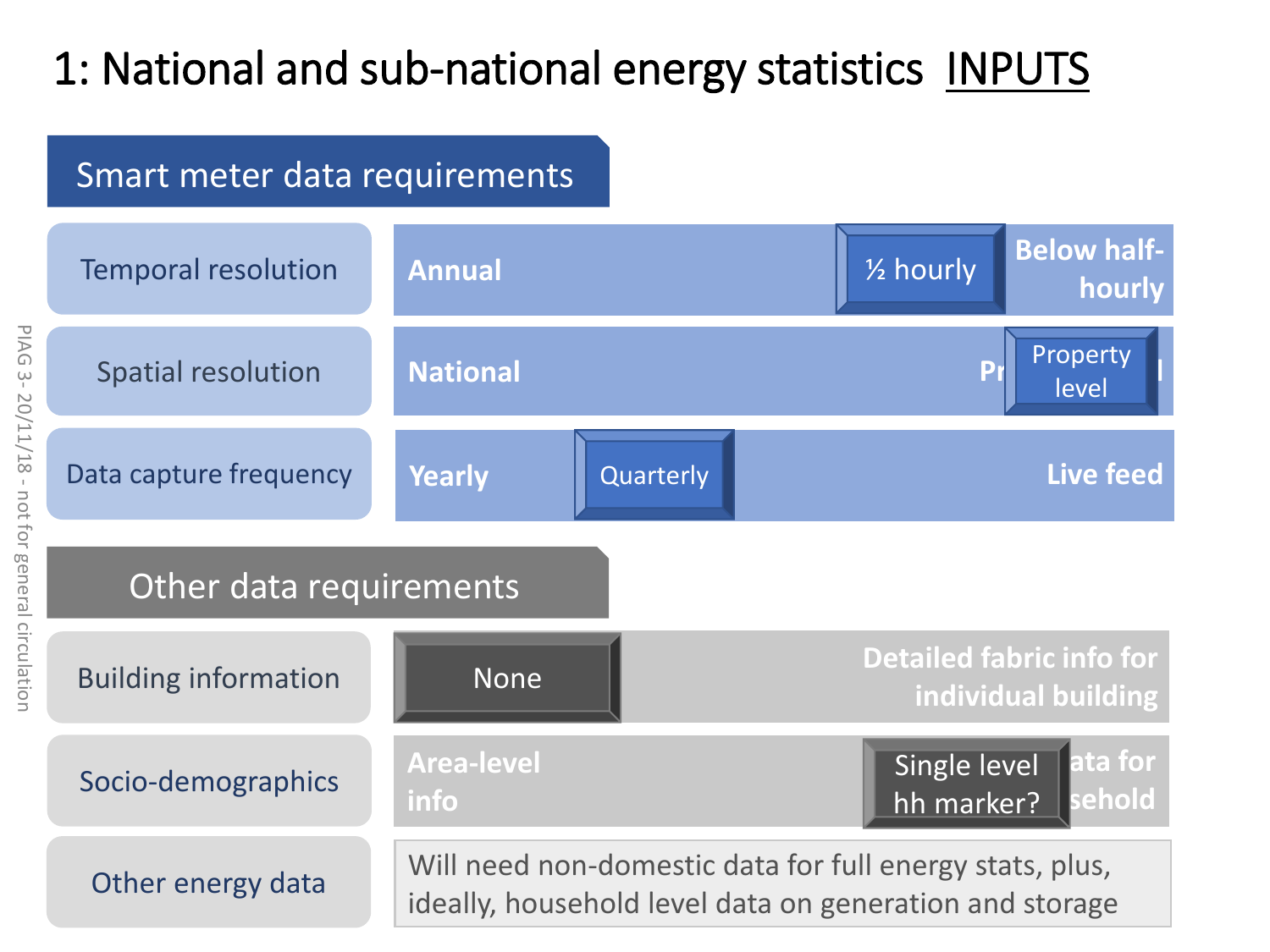### 1: National and sub-national energy statistics OUTPUT

#### Smart meter data derived output

| <b>Temporal resolution</b> | <b>Annual</b>   | Average seasonal daily<br>profiles, peaks etc | <b>Below half-</b><br>hourly |
|----------------------------|-----------------|-----------------------------------------------|------------------------------|
| <b>Spatial resolution</b>  | <b>National</b> | Anything above LSOA                           | <b>Property level</b>        |
| Data release frequency     | <b>Yearly</b>   | Quarterly                                     | Live feed                    |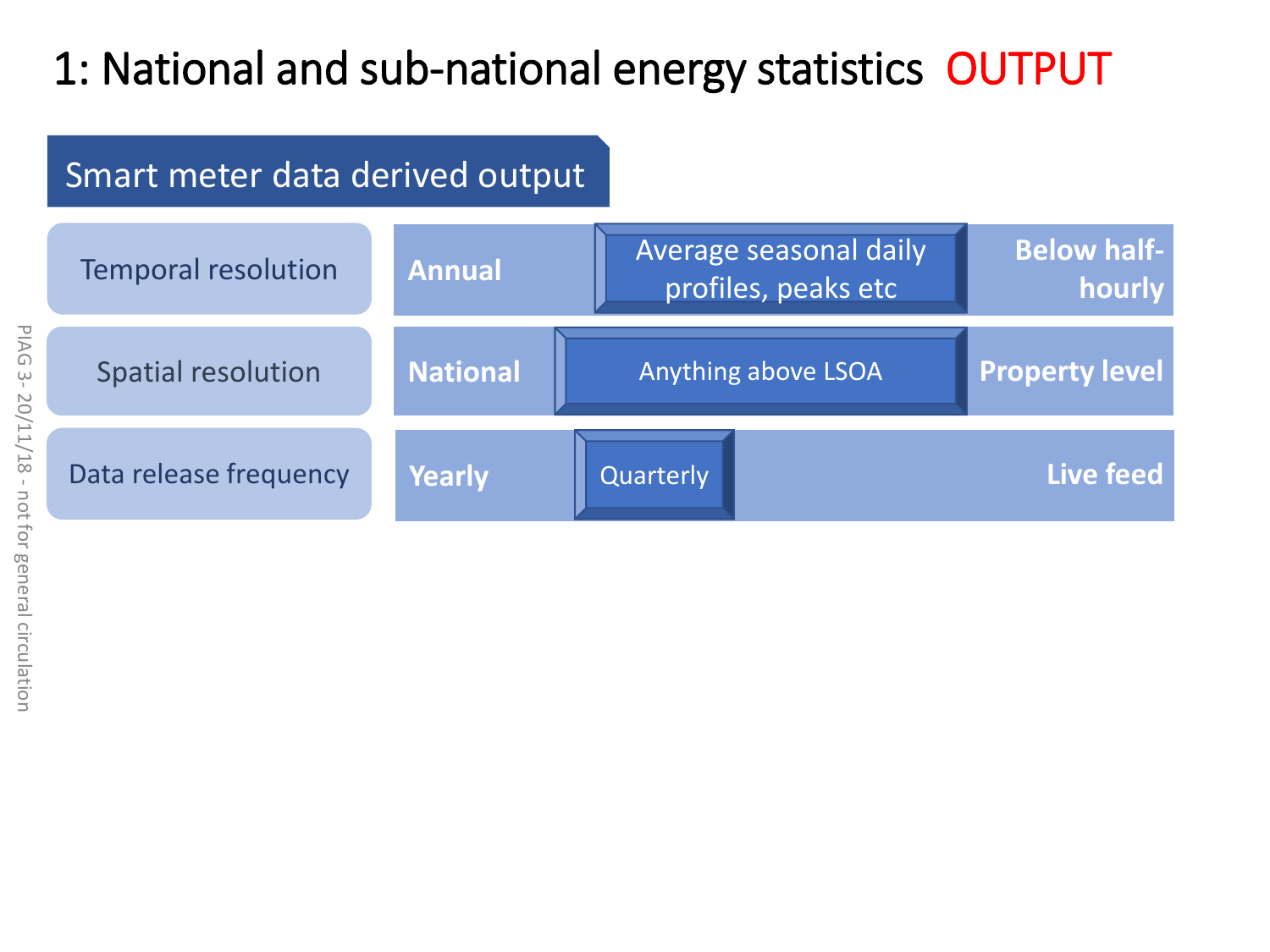

## Stimulus Paper 5: Data attributes, data requirements and associated privacy & access implications

- Set of six 'archetype' public-interest use cases drawn from interviews with stakeholders
- Key smart meter data attributes to consider (e.g. temporal & spatial resolution) plus other data such as building and socio-demographic
- All use cases need individual level smart meter records to be captured and processed (because there is no database of all the data)
- Need to distinguish between INPUT data (to process to meet use case) and OUTPUT data (to share with users) – different privacy implications
- Questions: What is route to INPUT data? Role of 'trusted processor'?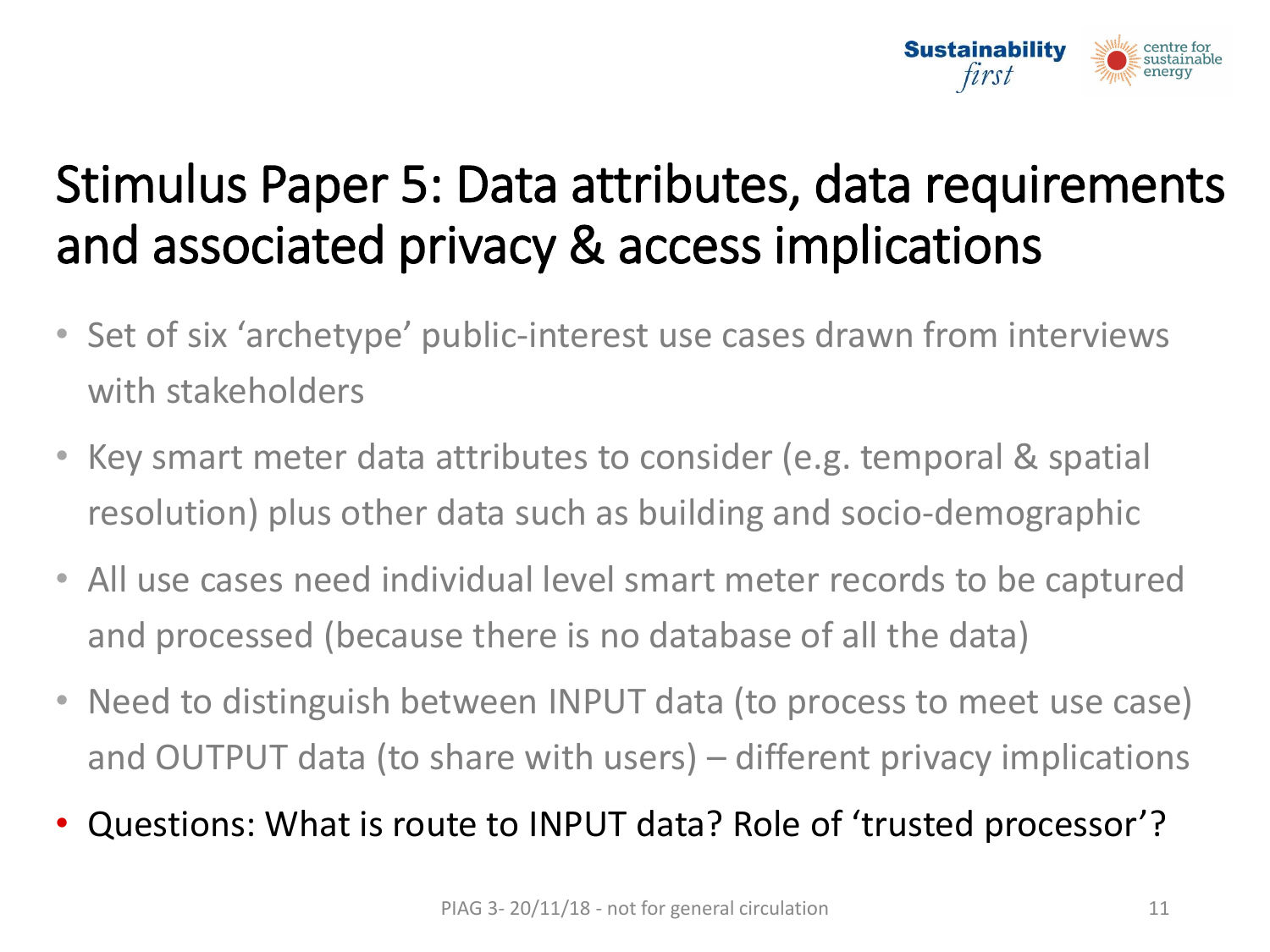

## **Possible routes to smart meter data for a public interest purpose**

## **DRAFT Stimulus Paper 7**

## Maxine Frerk Sustainability First

PIAG 3- 20/11/18 - not for general circulation 12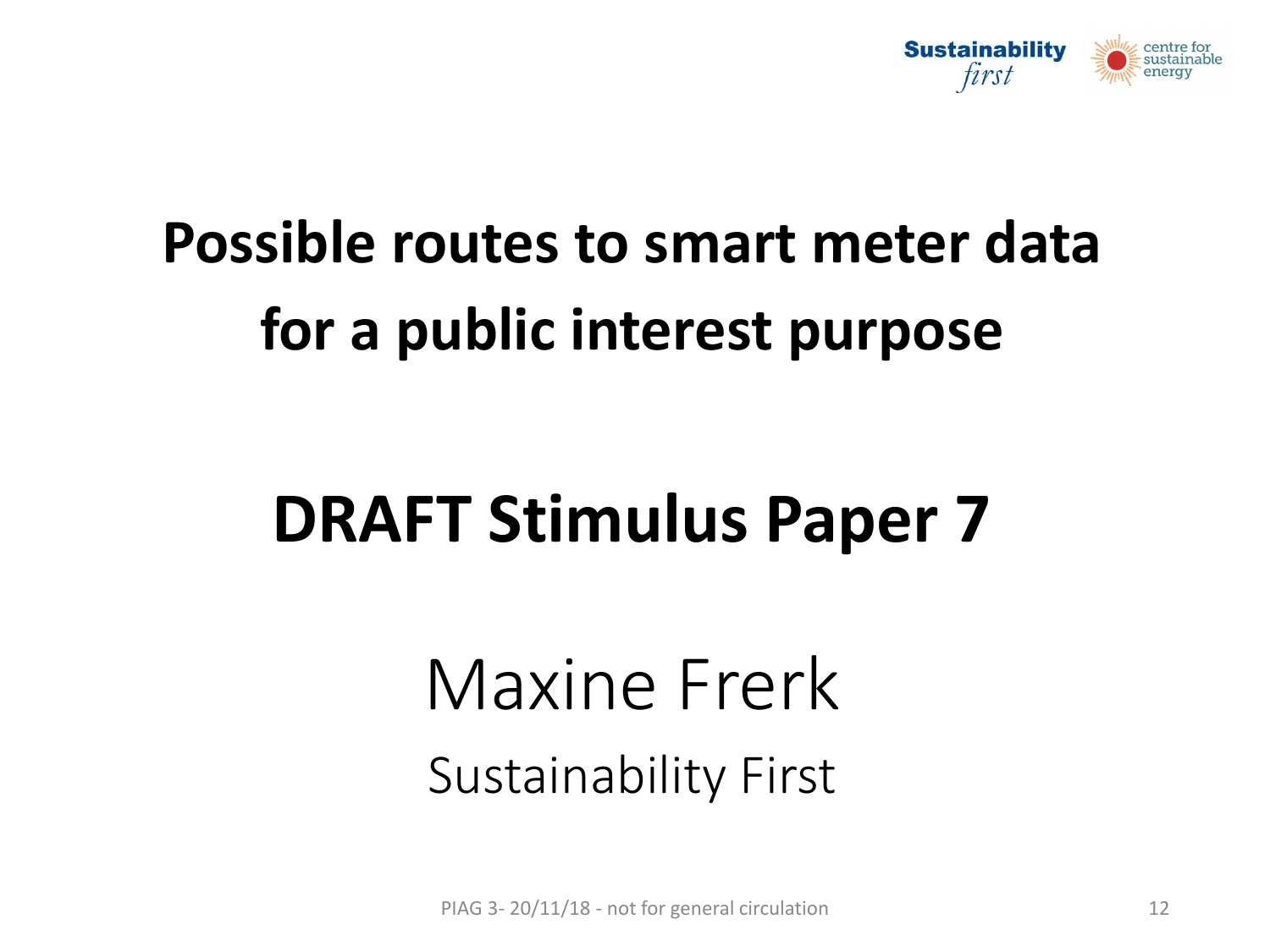

### Introduction

- Outputs suitably aggregated and anonymised so should not raise fundamental privacy concerns – the challenge is the input data
- Strawman process
- Options for sources of input data
- Proposed criteria for assessing and initial assessment
- Trusted processor role
- Options for short and long term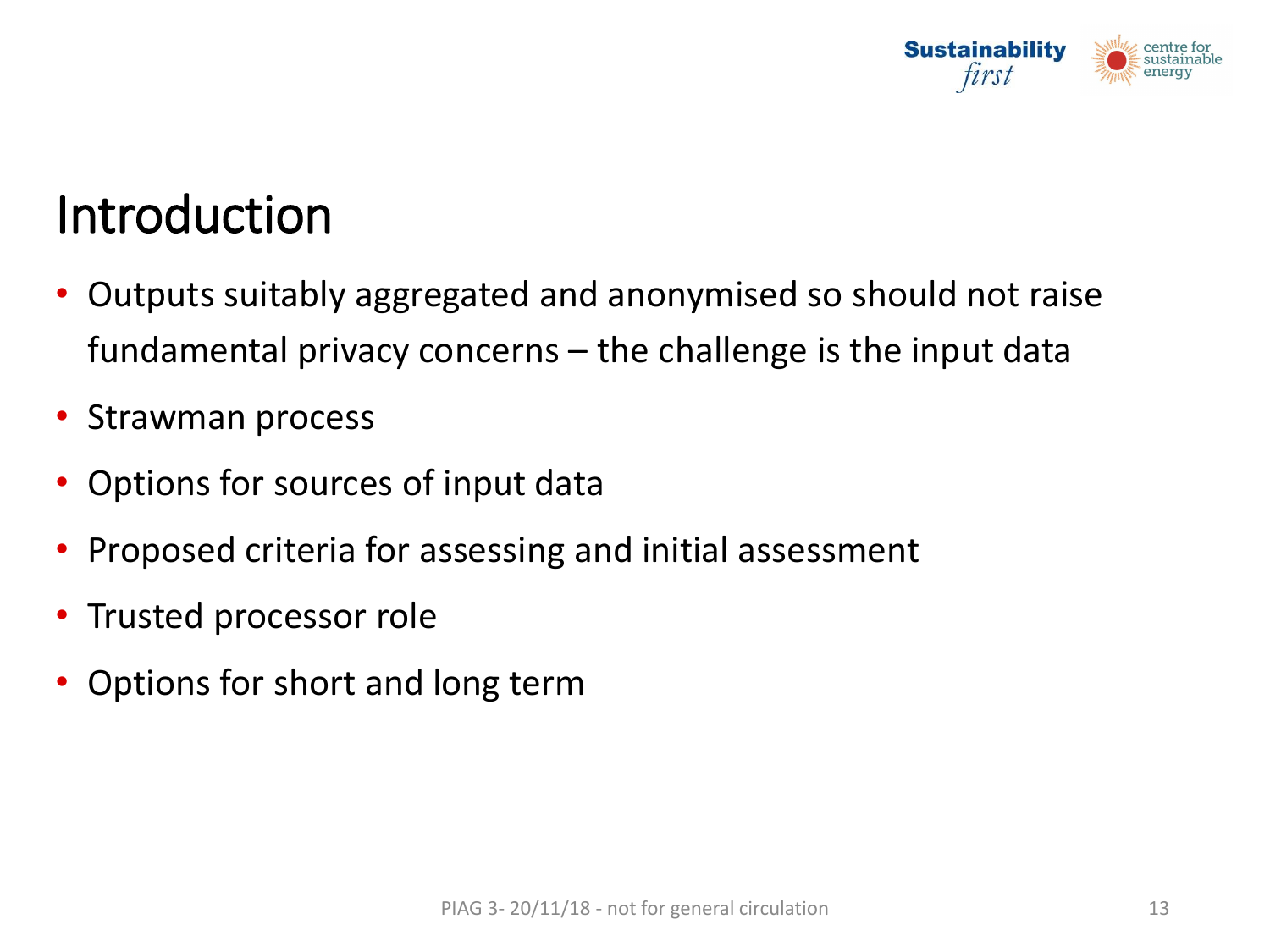

### Strawman process to access smart meter data for a public interest purpose

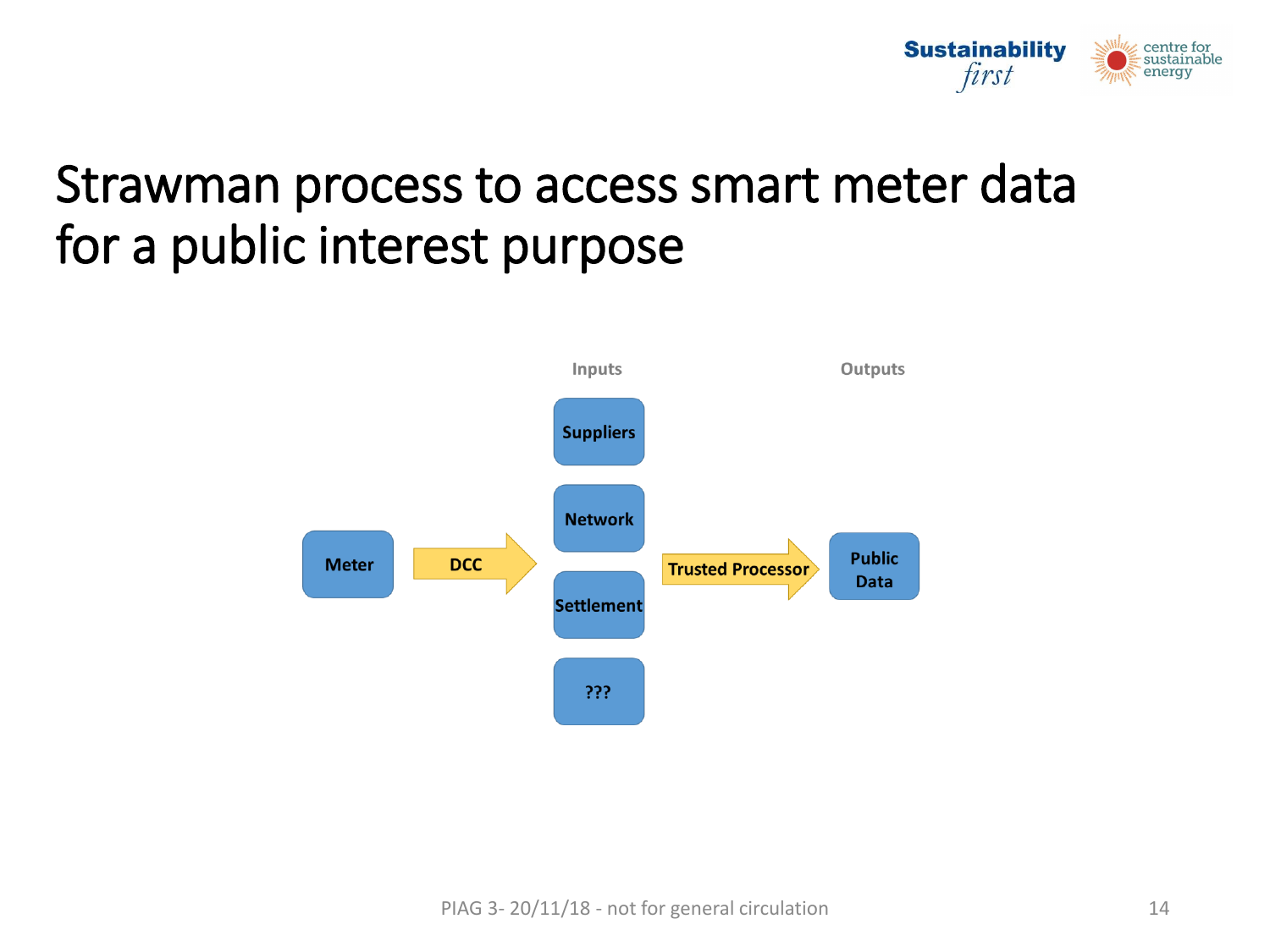

## Potential sources for the input data

- Suppliers
- DNOs (elec)
- GDNs (gas)
- Settlement (Elexon elec, Xoserve –gas)?
- Smart DCC?
- ONS (as DCC user)?
- …Others????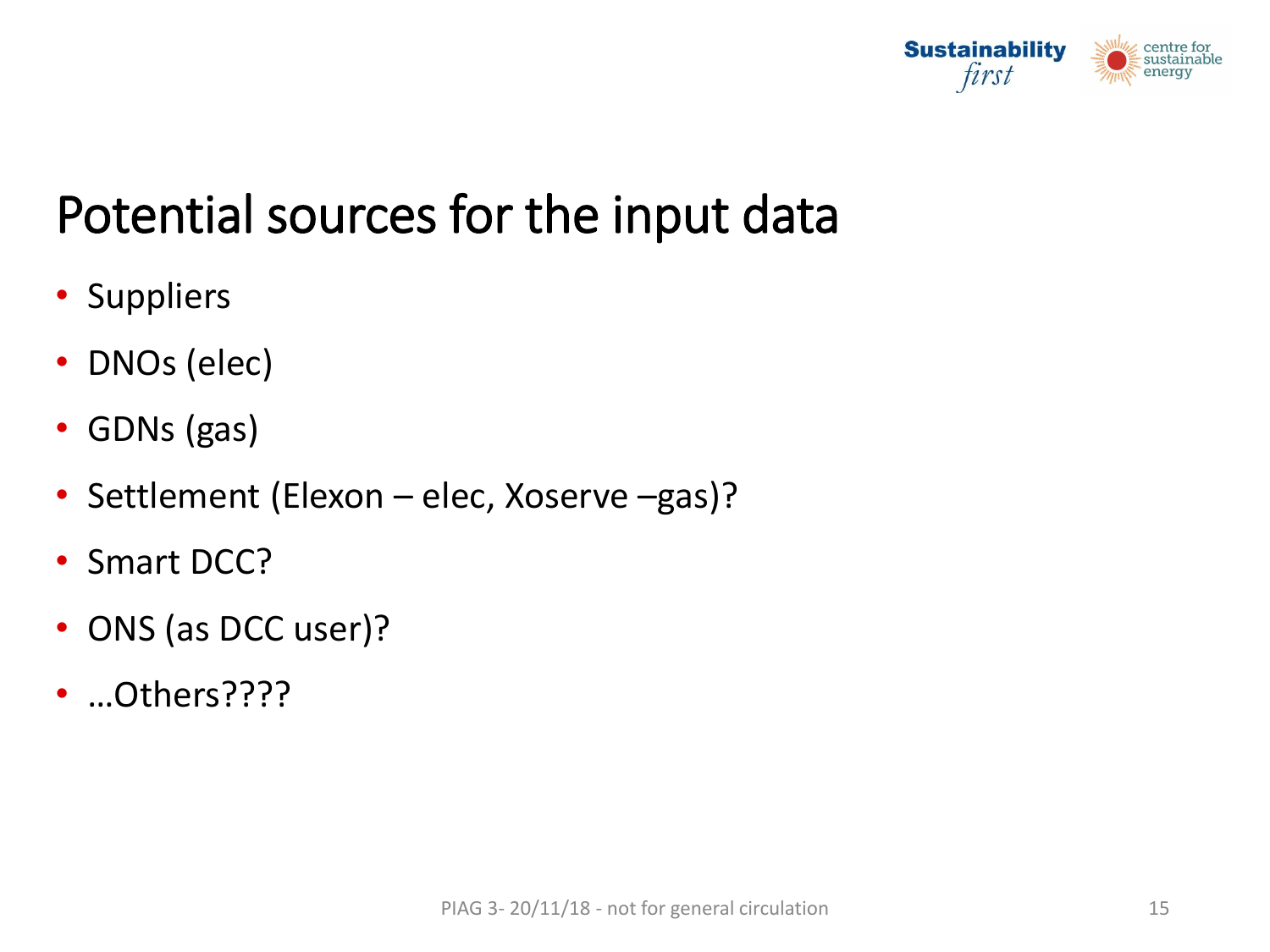

## Suggested criteria by which to assess routes to data for a public interest purpose

- **Complexity**
- Current data availability (short term)
- Comprehensive coverage (long term)
- Cost
- Legal basis
- Competence / consumer confidence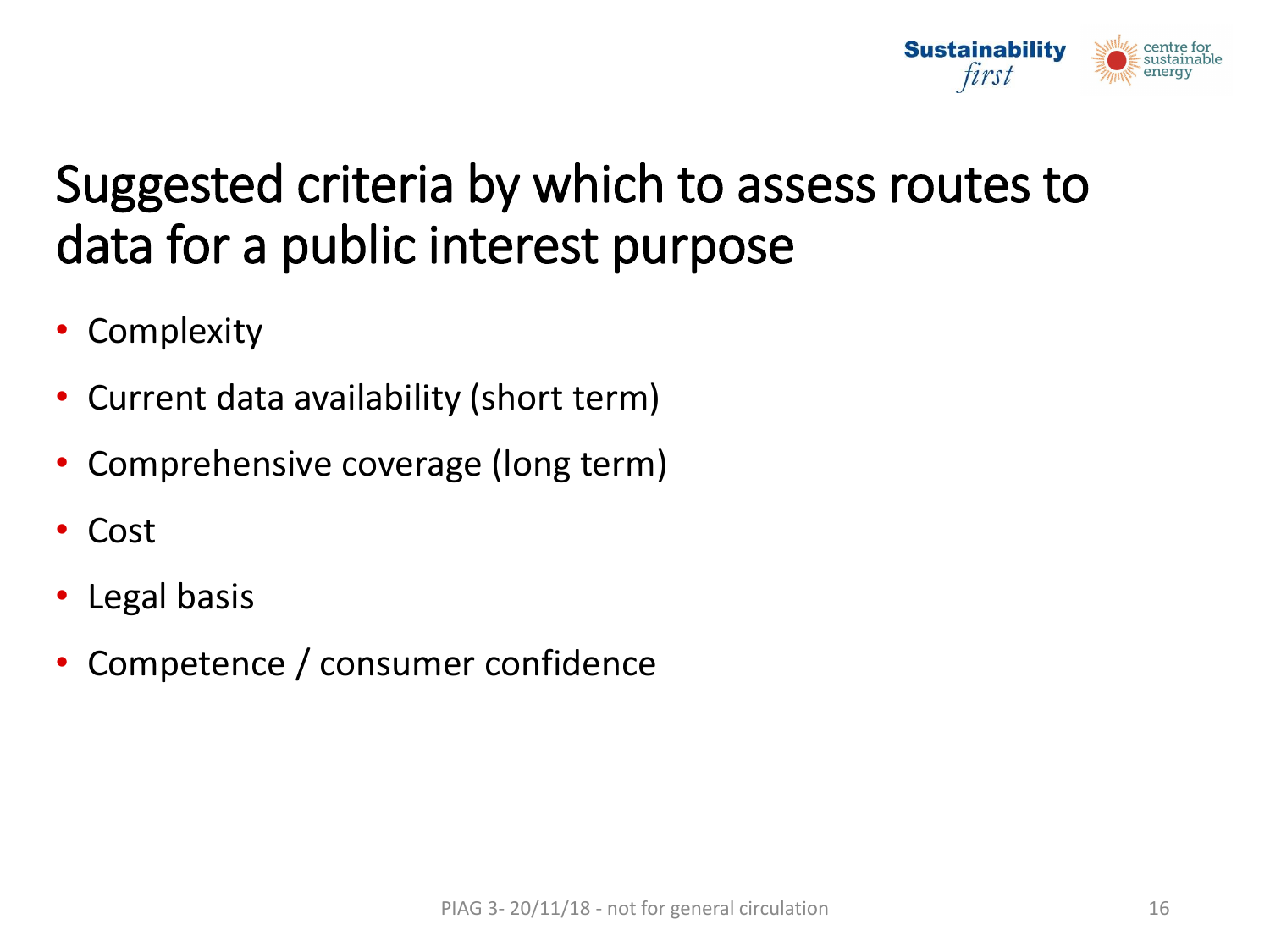#### Strawman assessment of possible routes to the input-data to pass to a trusted processor



| Source $\rightarrow$<br>Key Criteria $\downarrow$    | <b>Energy Supplier</b>                                         | <b>Network (DNO)</b>                                              | <b>Network (GDN)</b>                  | Settlement Elexon Smart DCC<br><b>Xoserve</b>         |                                                                                         | <b>ONS - as a DCC</b><br>user                         |
|------------------------------------------------------|----------------------------------------------------------------|-------------------------------------------------------------------|---------------------------------------|-------------------------------------------------------|-----------------------------------------------------------------------------------------|-------------------------------------------------------|
| <b>Complexity</b>                                    | $60+$ suppliers                                                | 6 DNO <sub>s</sub>                                                | 4 GDNs                                | Single body                                           | Single body                                                                             |                                                       |
| <b>Current</b><br>data availability                  | Gas+ Elec<br>$SMETS1+2$<br>Mostly monthly/<br>some half-hourly | Elec<br>SMETS2<br>Aggregated?<br>Subject to privacy<br>plan (WPD) | SMETS2<br>Gas<br>Not collected        | None                                                  | No right to access<br>to encrypted data<br>(currently SMETS2   without consent<br>only) | No basis under<br>DAPF for access                     |
| Long term more<br>comprehensive<br>data availability | <b>Gas+ Elec</b><br>$SMETS1+2$<br>Monthly only for<br>some     | <b>Elec</b><br>$SMETS1+2$<br>Aggregated (or<br>pre destruction?)  | Gas<br>$SMETS1+2$<br>May be collected | Elec - subject to<br>Ofgem decision<br>Gas - No plans | <b>Gas+ Elec</b><br>All - subject to<br>legislation                                     | <b>Gas + Elec</b><br>All - subject to<br>legislation  |
| <b>Additional costs</b>                              | Depends/supplier                                               | Depends/DNO                                                       |                                       |                                                       | Systems to<br>capture & decrypt                                                         | DCC user costs per<br>meter read                      |
| <b>Legal Basis</b>                                   | Yes                                                            | Yes                                                               | Yes                                   | Being considered                                      | Not at present                                                                          | None at present                                       |
| Competence /<br>trust                                | Are they all<br>reliable?                                      |                                                                   |                                       |                                                       | Highly secure<br>approved process                                                       | Trusted by<br>consumers                               |
| <b>Short term</b>                                    | Best option?                                                   |                                                                   |                                       |                                                       |                                                                                         |                                                       |
| Long term                                            | Limited<br>granularity &<br>reliability<br>questionable        | Elec only - need<br>gas too                                       | Gas only - unclear<br>if will collect | Elec only - need<br>gas too                           | Require changes<br>to smart metering<br>systems & DCC<br>role.                          | Require a<br>legislative change.<br>Costs of DCC use. |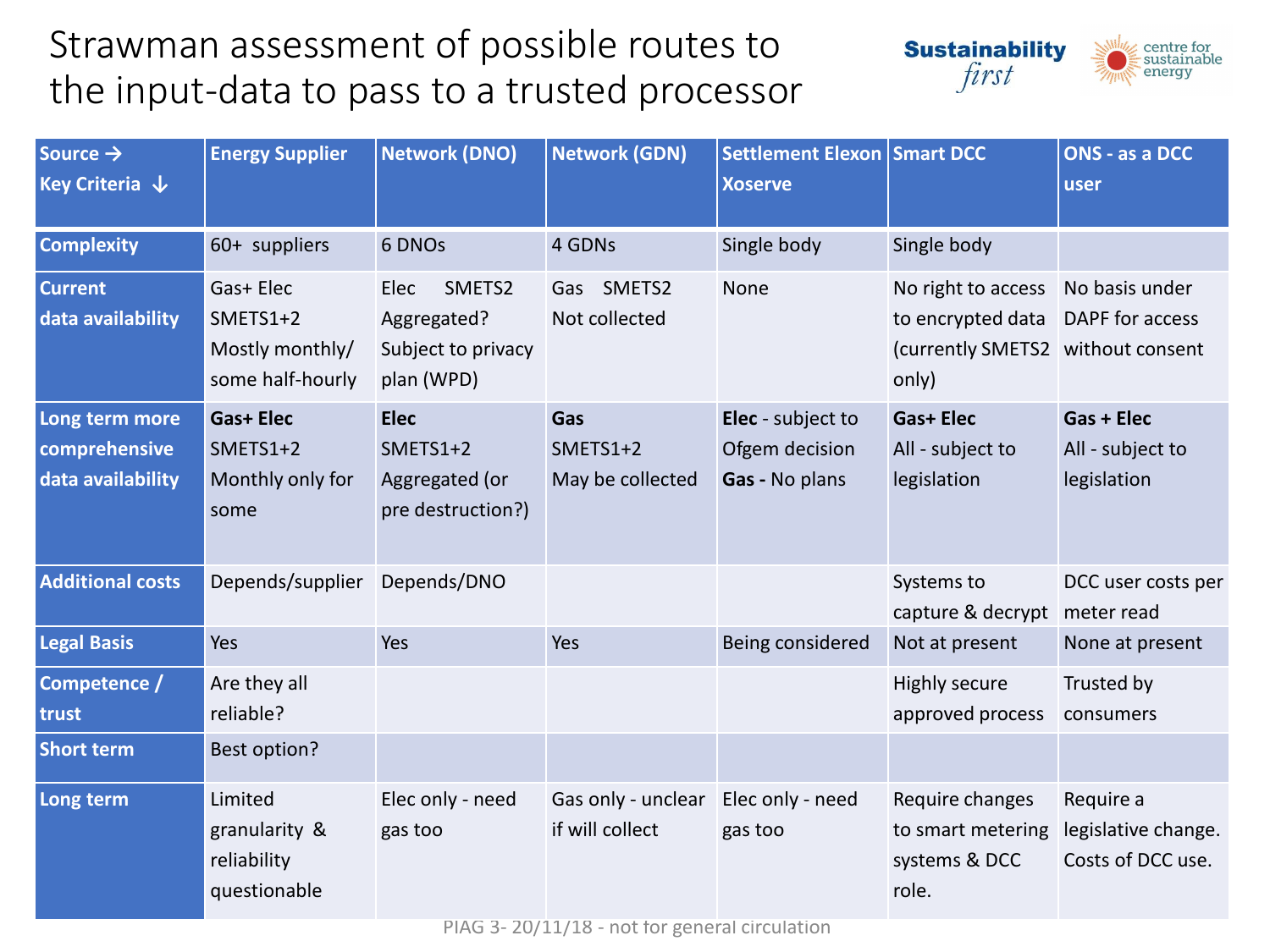

## Trusted Processor Role

- Elements of trusted processor role for PI use cases:
	- Aggregation and publication statistical purposes
	- Linking, de-identifying and providing secure access research and modelling (requires access to other socio-demographic data)
- Digital Economy Act:
	- ONS is able to collect data from private companies for public interest purposes
	- ONS an accredited data processor but others may be accredited in future (eg UK Data Archive currently working on similar basis with academics)
	- ONS guidance on arrangements for secure access accredited researchers and projects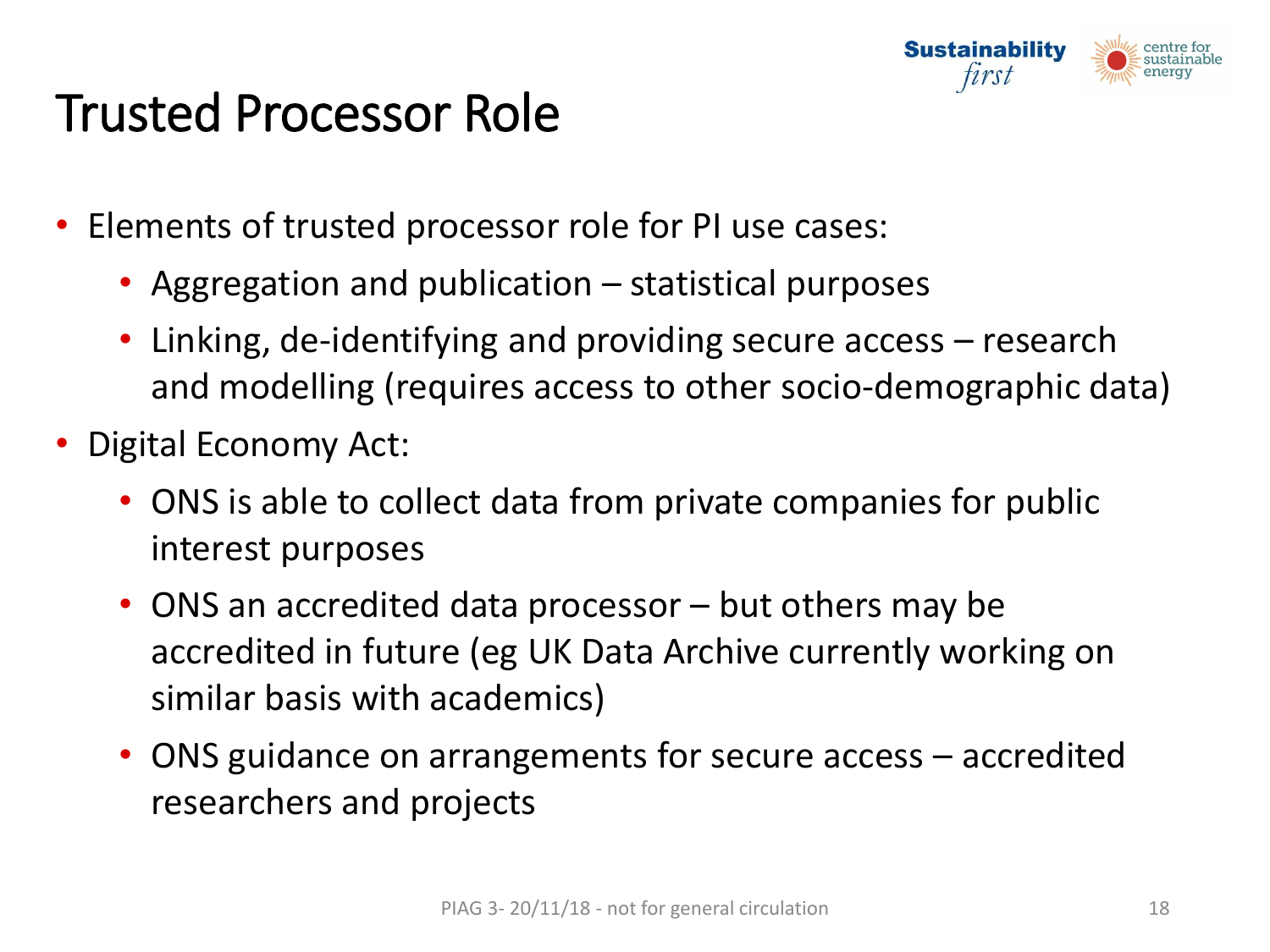

## Early thoughts : possible routes to smart meter data for a 'public interest' purpose

- Many queries and unknowns
- Requires detailed work on licence, cost and other implementation approaches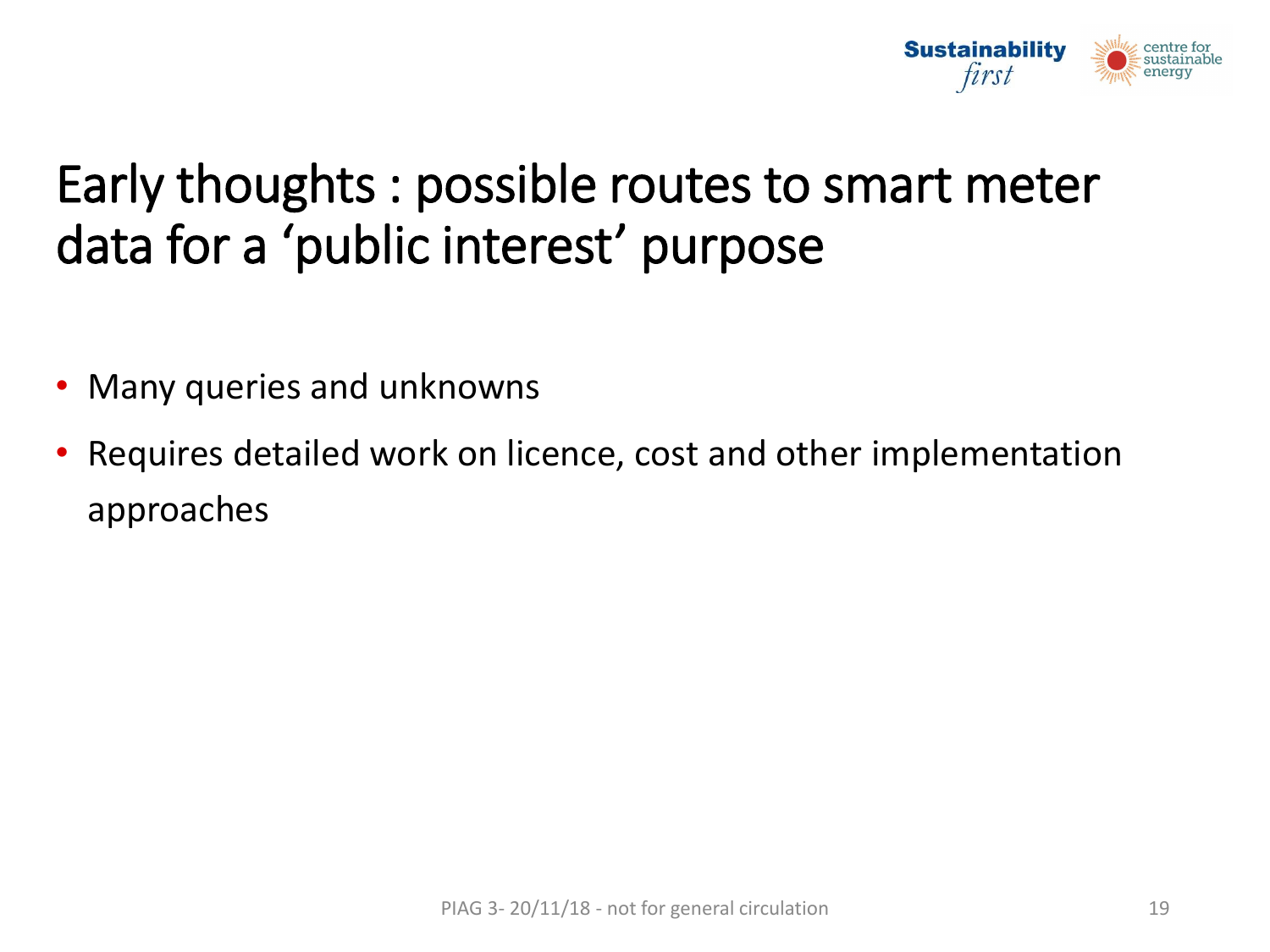

## Early thoughts : possible near-term routes to smart meter data for a 'public interest' purpose

- Suppliers the obvious short term option have rights to the data even if only monthly
- Even monthly data would be a step change in accuracy and timeliness of national energy statistics
- BEIS currently collect annual data from suppliers
- ONS have the right to collect the data could start to build framework for the future?
- Networks could be another option in the slightly longer term though gas still a gap?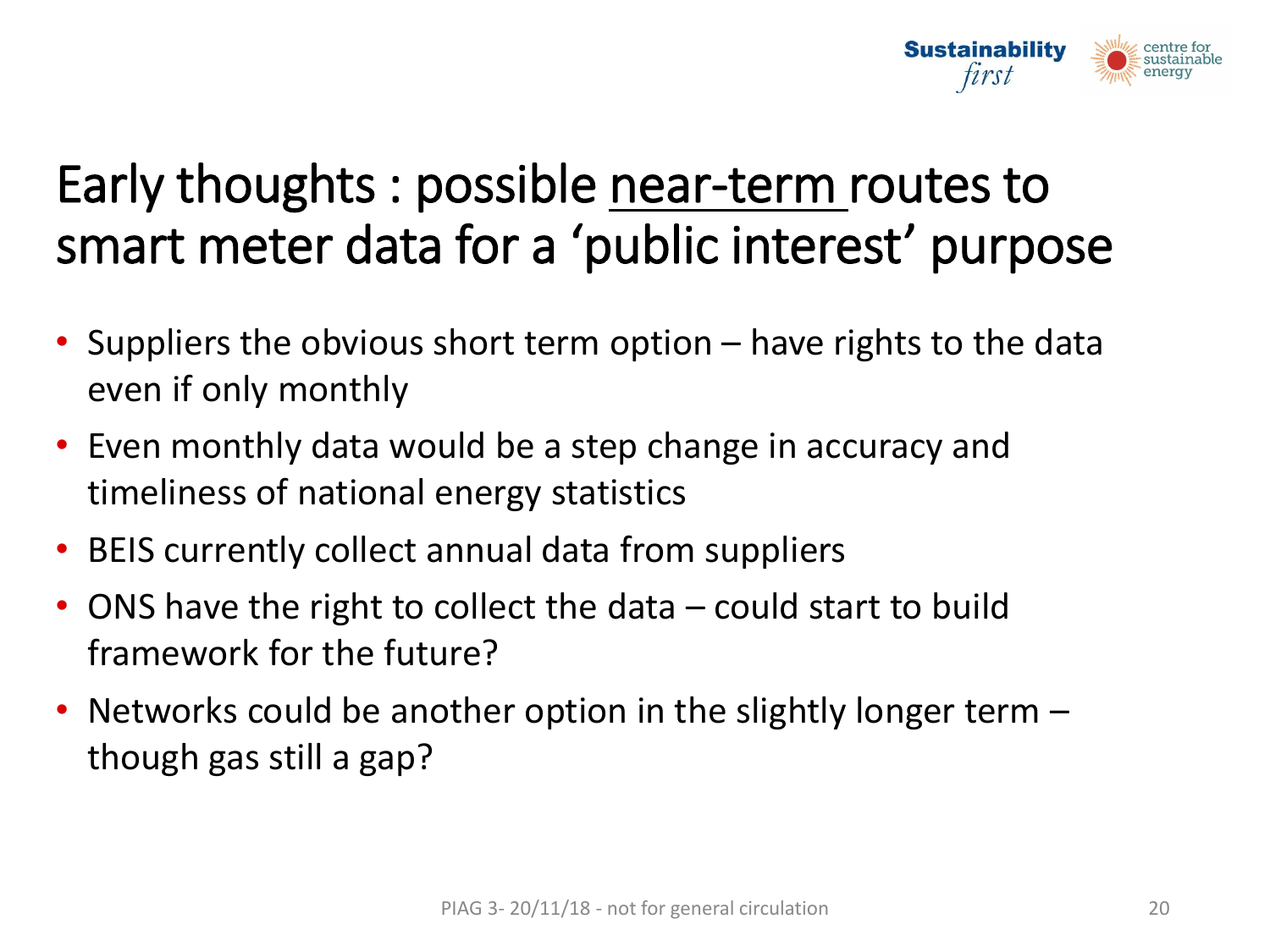

## Early thoughts : possible longer-term routes to smart meter data for a 'public interest' purpose

- Longer term options highly dependent on how wider energy system and data landscape evolves
- Suppliers and networks remain options but not comprehensive coverage (esp gas)?
- Settlement reform could open opportunities but uncertain at present (and no plans on gas)?
- Other players (DCC, ONS, others) all need legislative change plus costs in collecting data purely for this purpose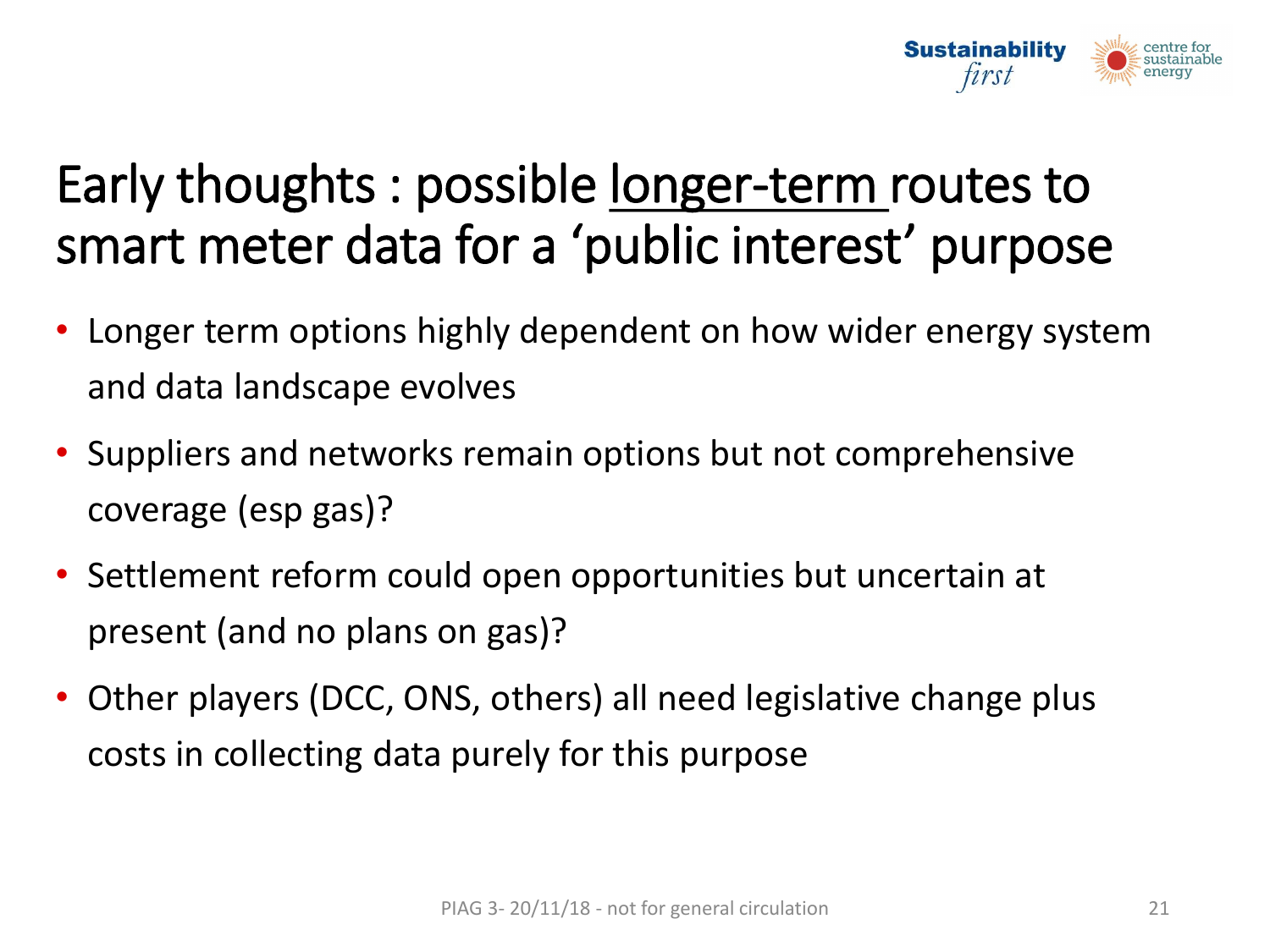

# Wider policy context for 'administrative data' & the Digital Economy Act 2017

James Denman Ministry of Housing, Communities and Local Government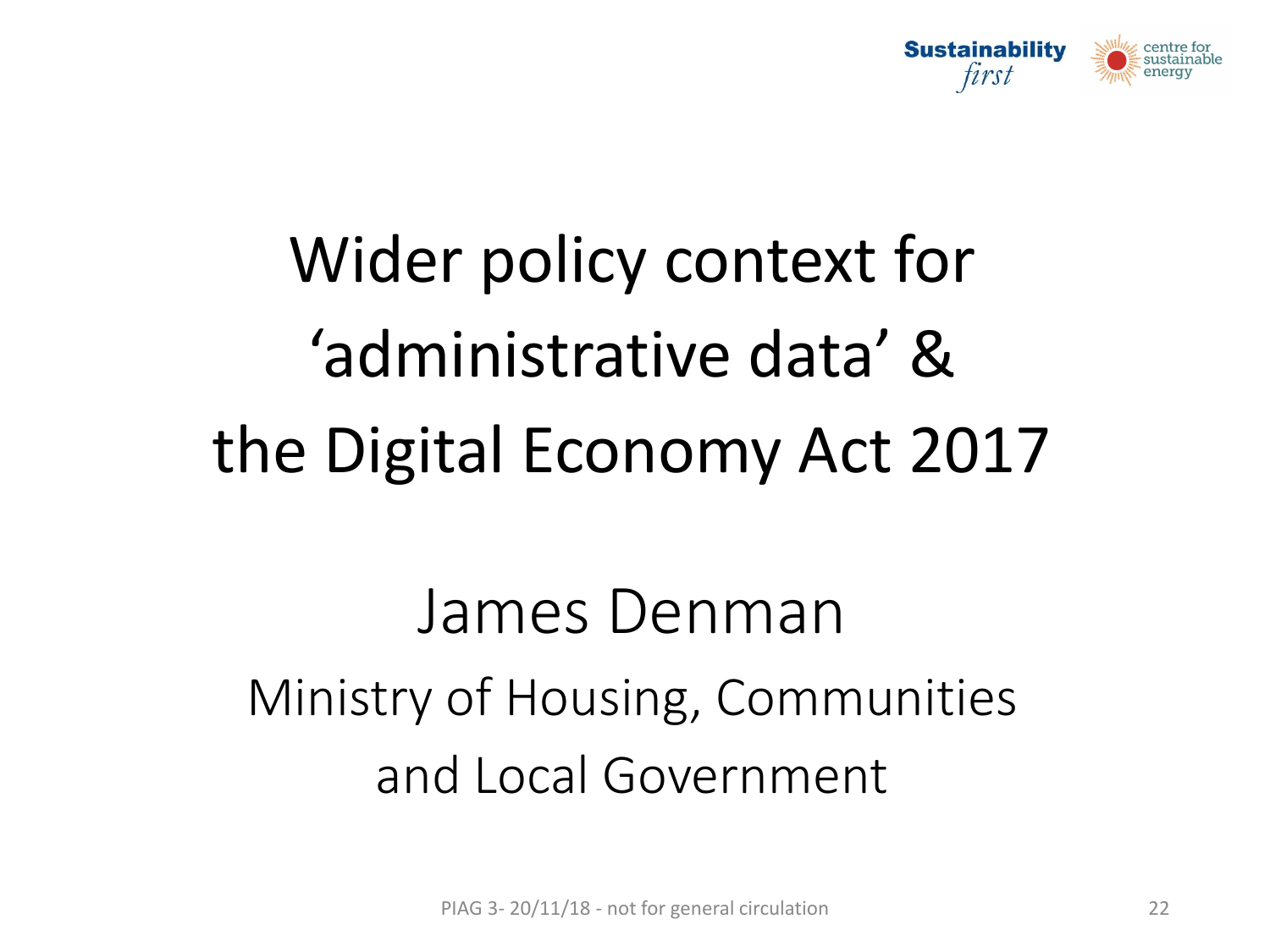

# **Role & characteristics of a 'trusted data processor'**

## Simon Duddy & Darran Tucker ONS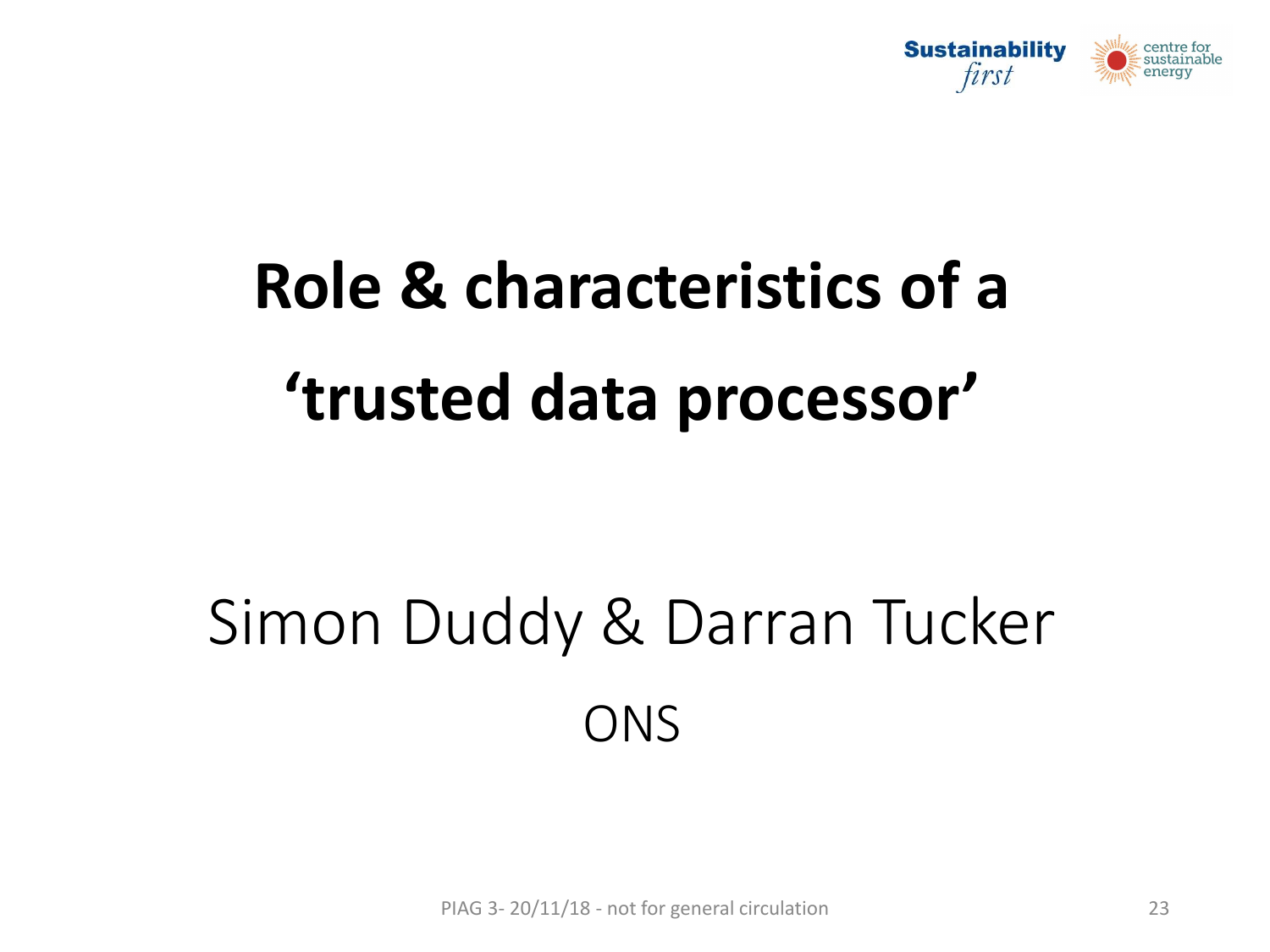

## **How might your role evolve to support smart meter data capture for a public interest purpose?**

PIAG members : Smart DCC, Elexon, EDF Energy, Northern Powergrid, Electricity System Operator, Electralink, UCL SMRP, Energy Systems Catapult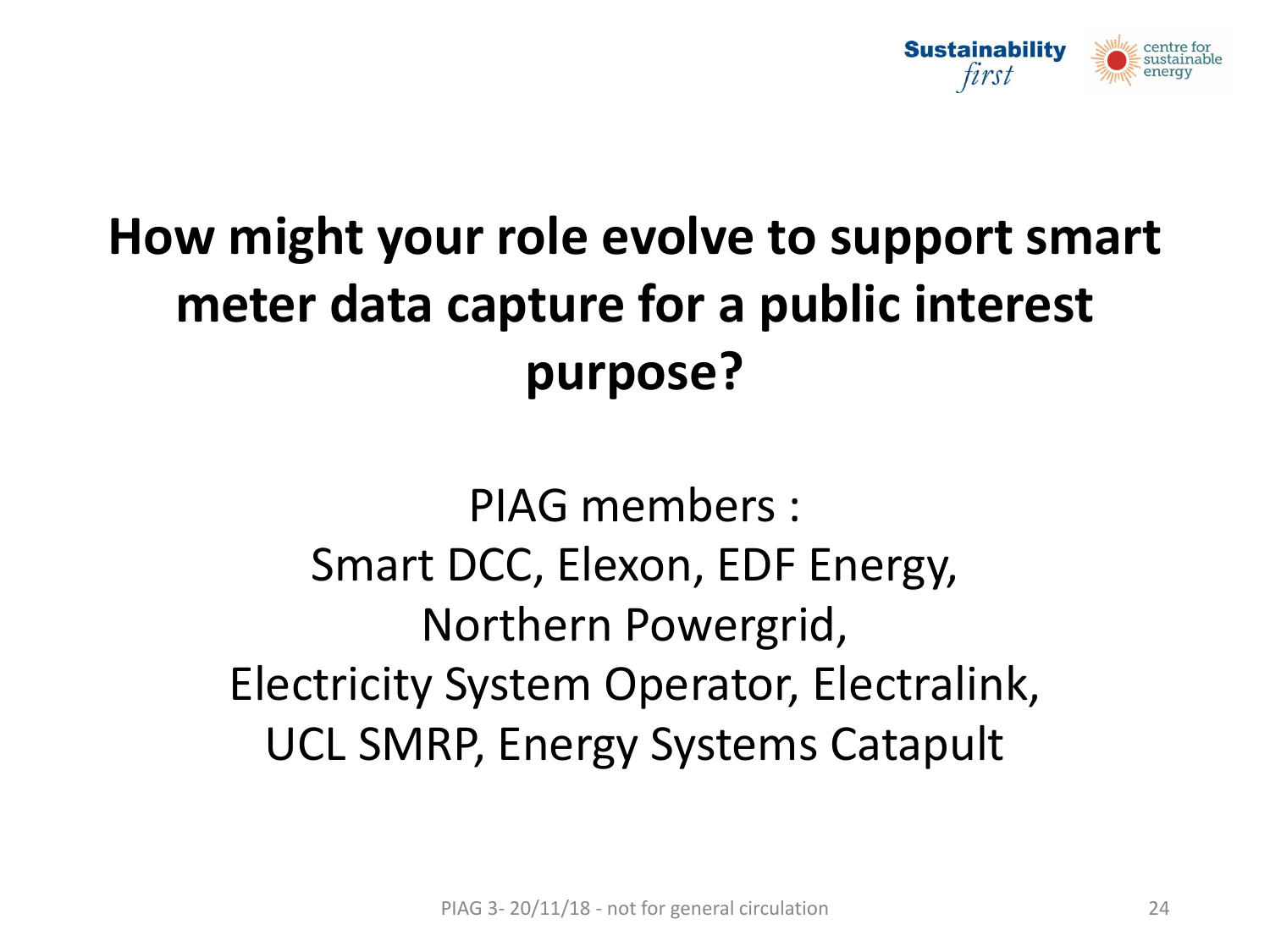

### General Discussion

- PIAG strawman process incl 'trusted processor'
- Proposed criteria by which to assess possible routes to input-data
- Possible routes to smart meter input-data
	- Short-term
	- Long-term
- **Next steps**  feedback by 7 December. Final draft circulated to PIAG in December. Publish early 2019.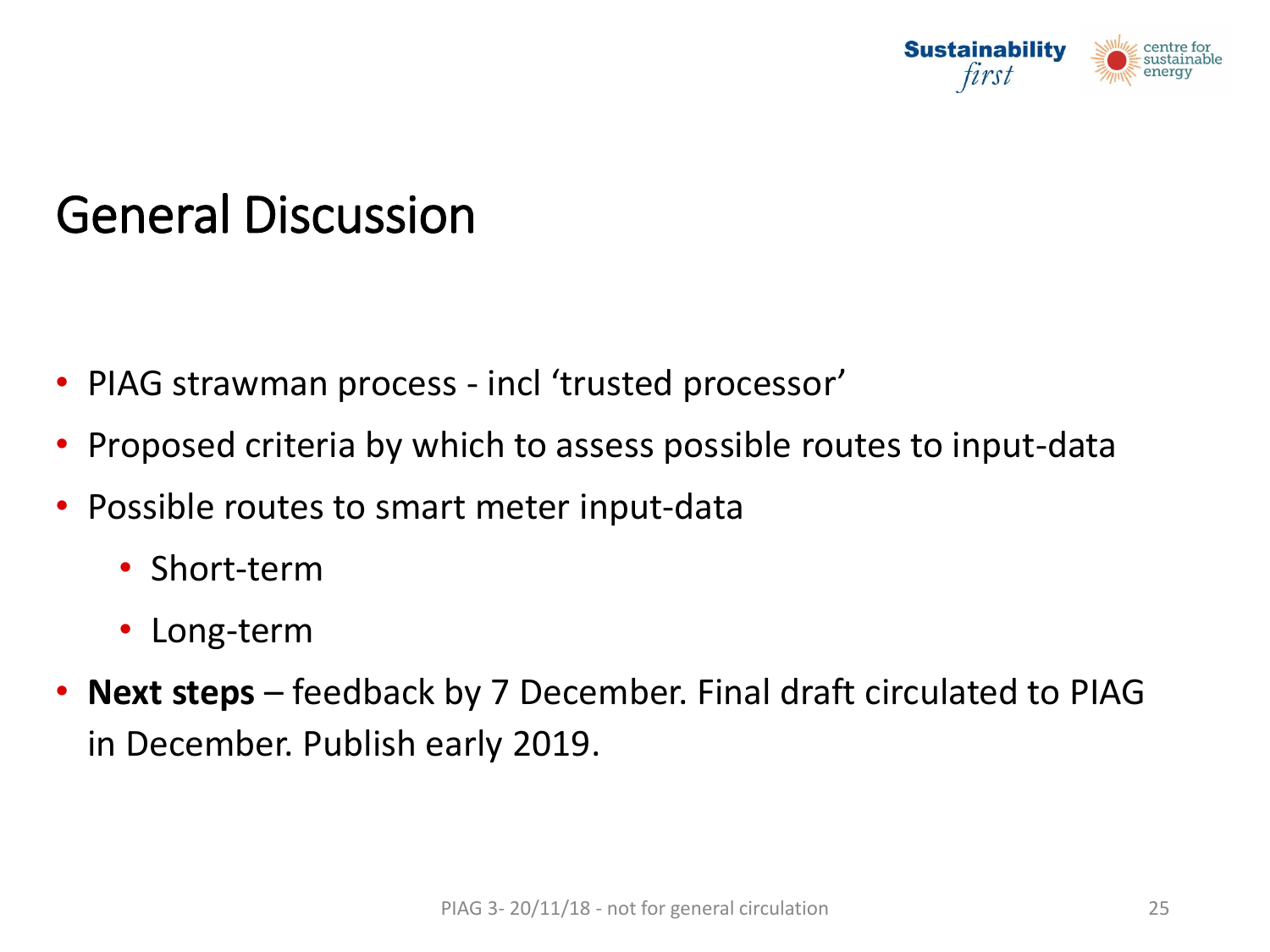

### **What consumer research reveals about customer thinking on privacy in relation to smart meter data for the public interest**

#### **PIAG Expert Research Roundtable Report 19 October 2018**

### Antonia Dickman Ipsos MORI Research Director & Head of Environment and Energy Research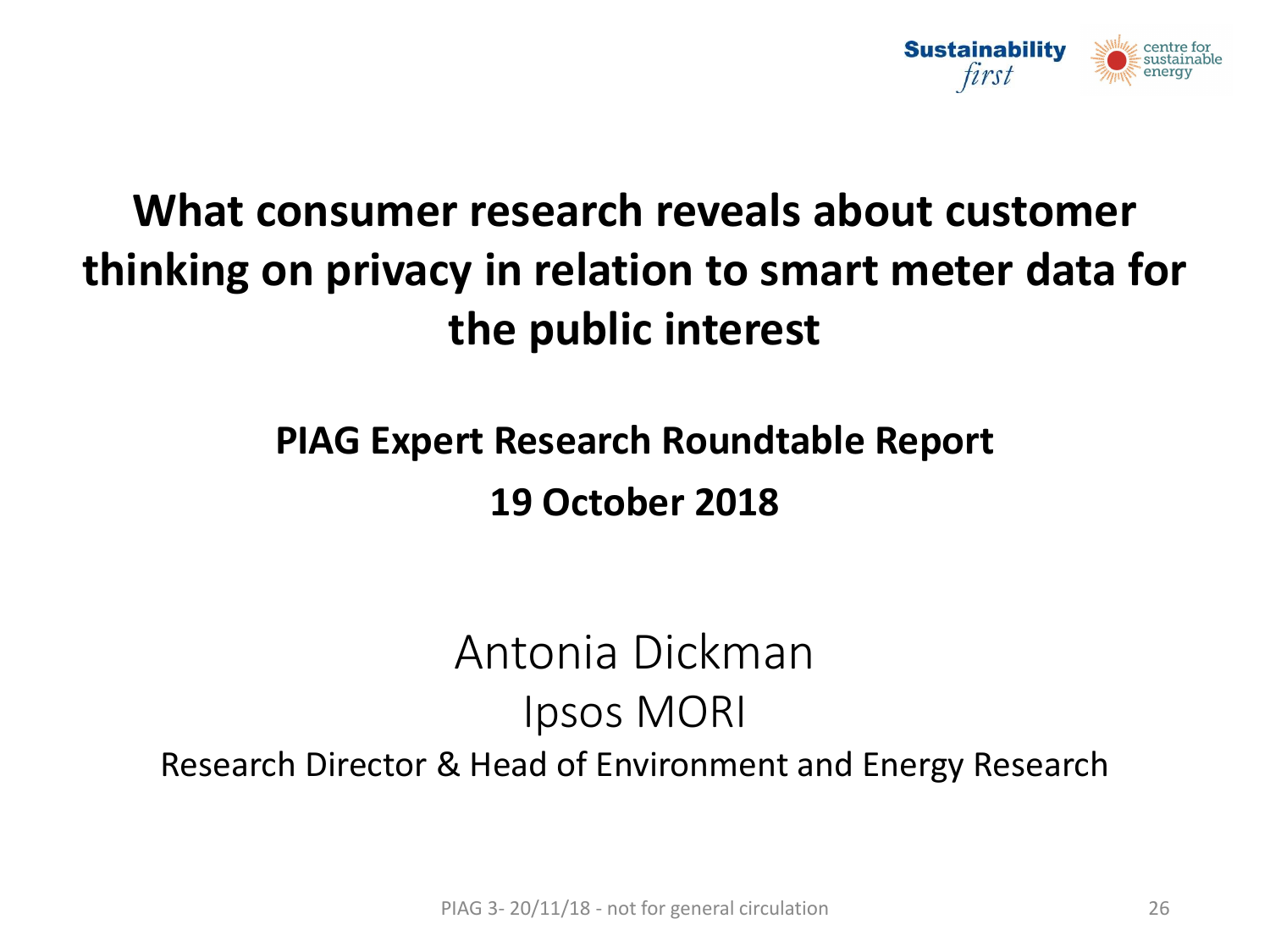

# **Final PIAG report Initial scoping**

## Maxine Frerk Sustainability First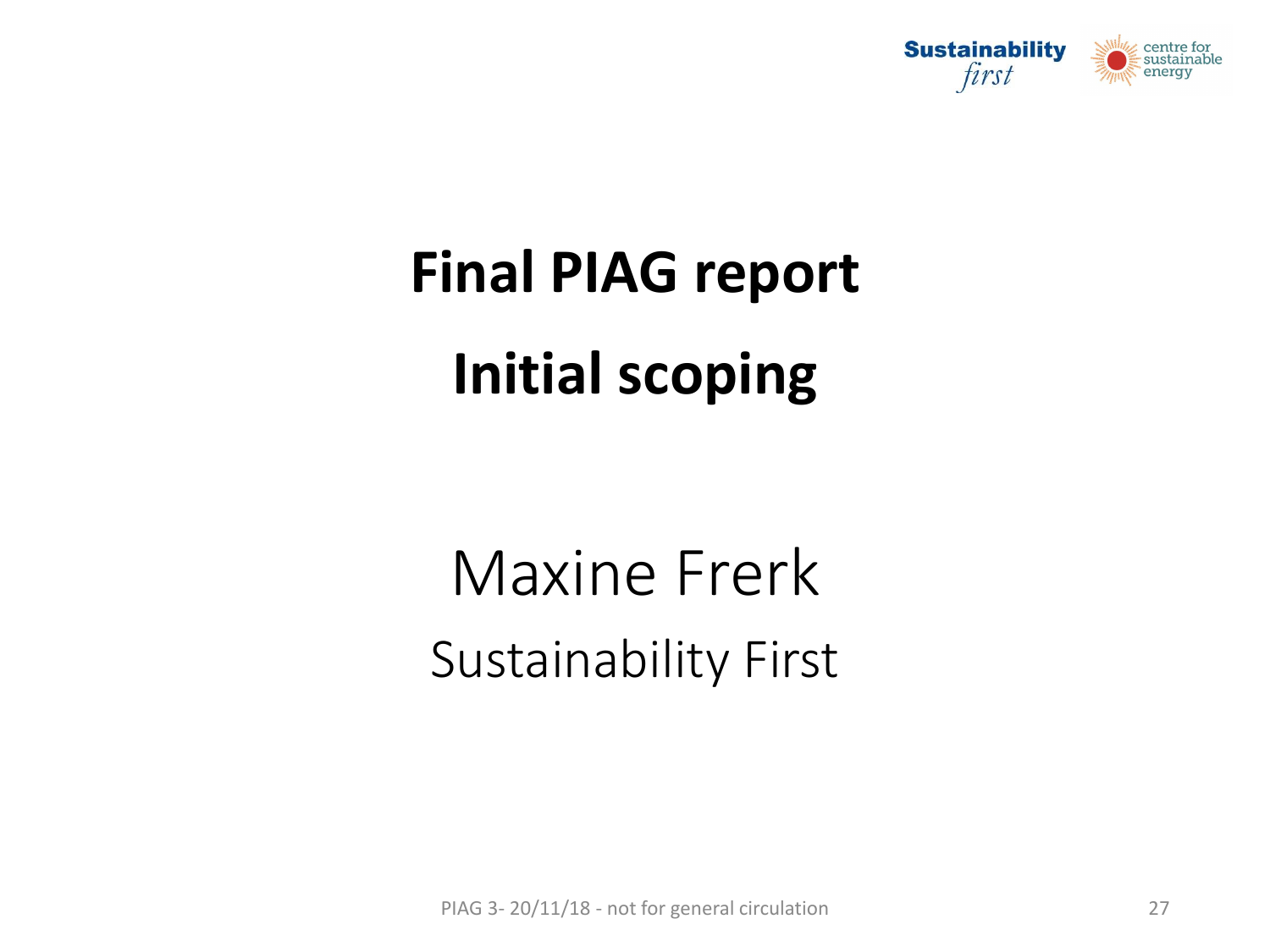

## Final PIAG report – Proposed Structure

- Introduction
- Context smart meter data; legal framework; wider government focus on data (DEA); international experience
- Public interest uses of smart meter data defining the PI; use cases; distinguishing between 'input' and output 'data'; the challenge around input data
- Consumer attitudes
- Routes to the data
- Principles / recommendations:
	- Principles for policy makers
	- Principles for users of PI data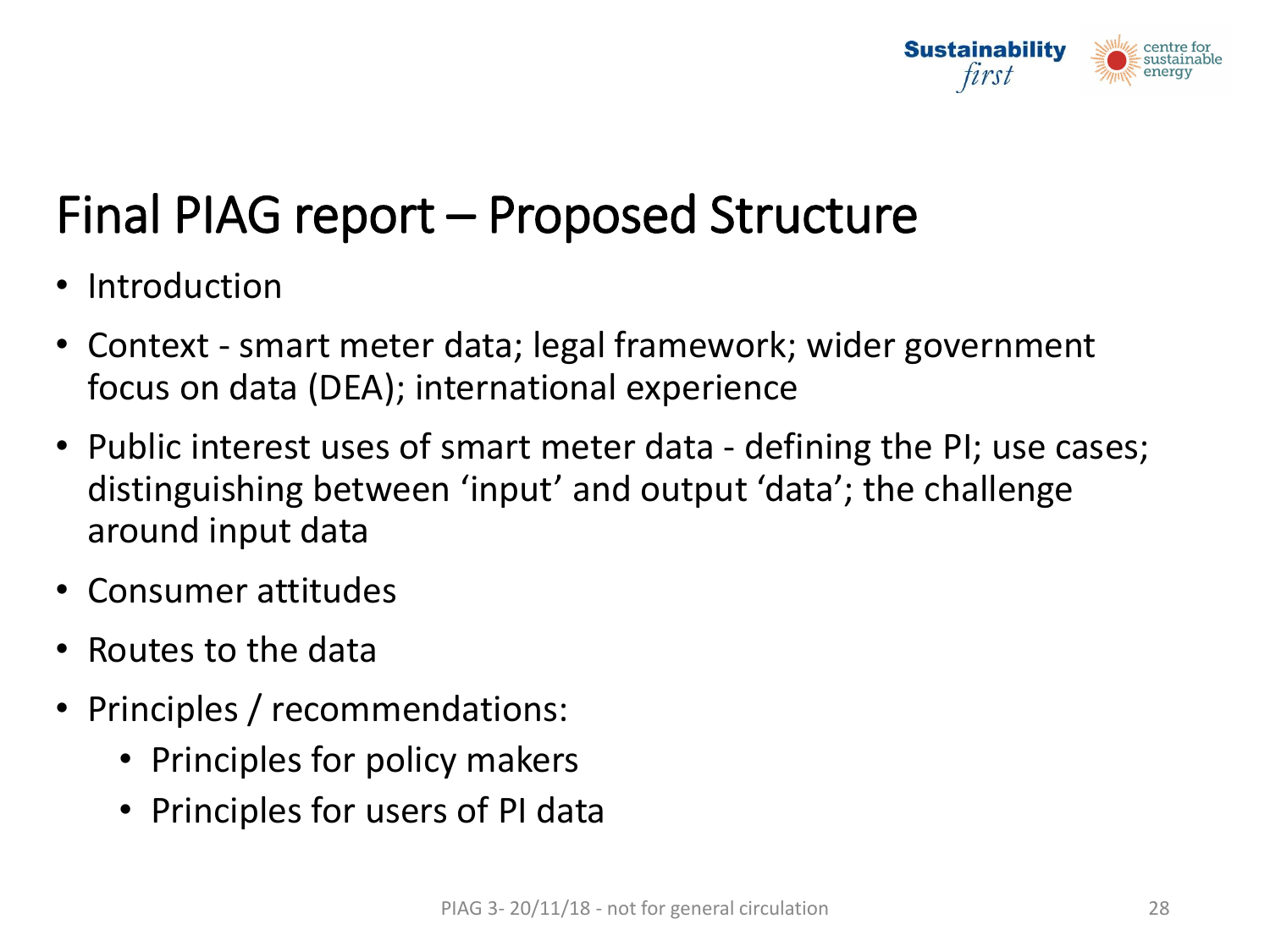

## PIAG workshop 4 – Thursday 4 April 2019.

- Final PIAG Workshop
- Draft final PIAG report. Likely publication May 2019
- Possible close-down event ? May / June 2019
- PIAG follow-on?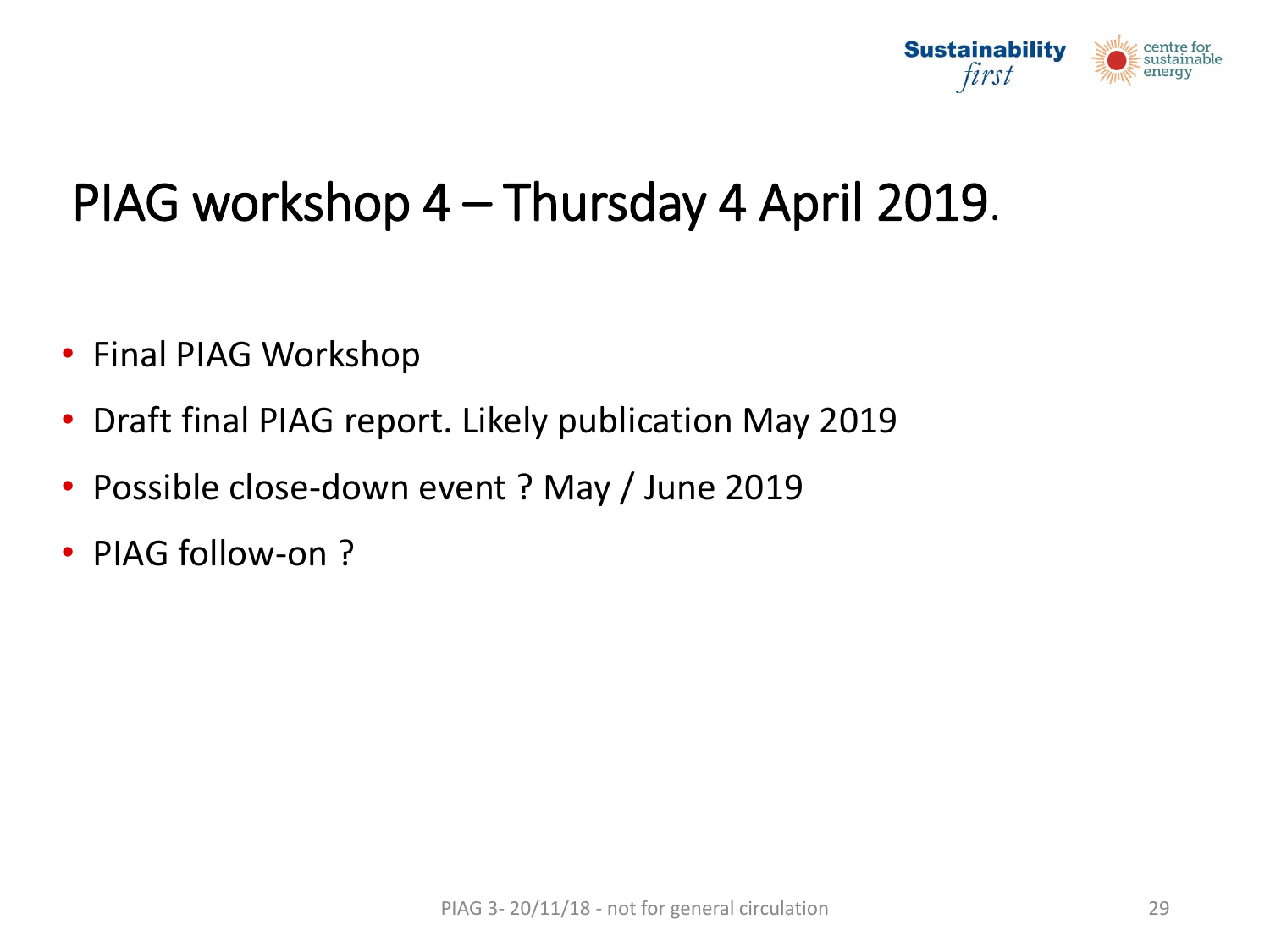



## Next PIAG Meeting – 4 April 2019. 11-5 pm

#### AoB & Close

PIAG 3-20/11/18 - not for general circulation 30